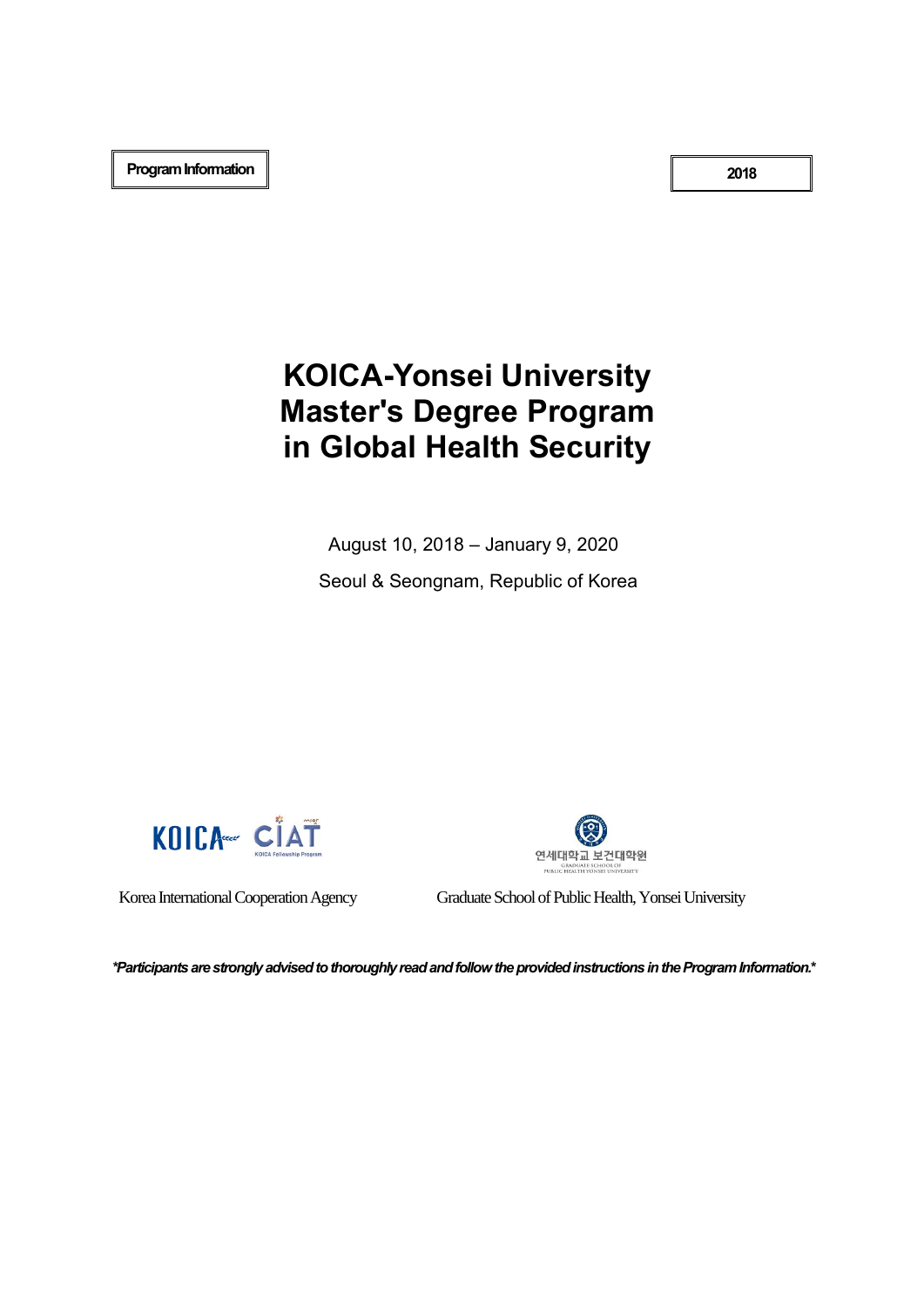# Contents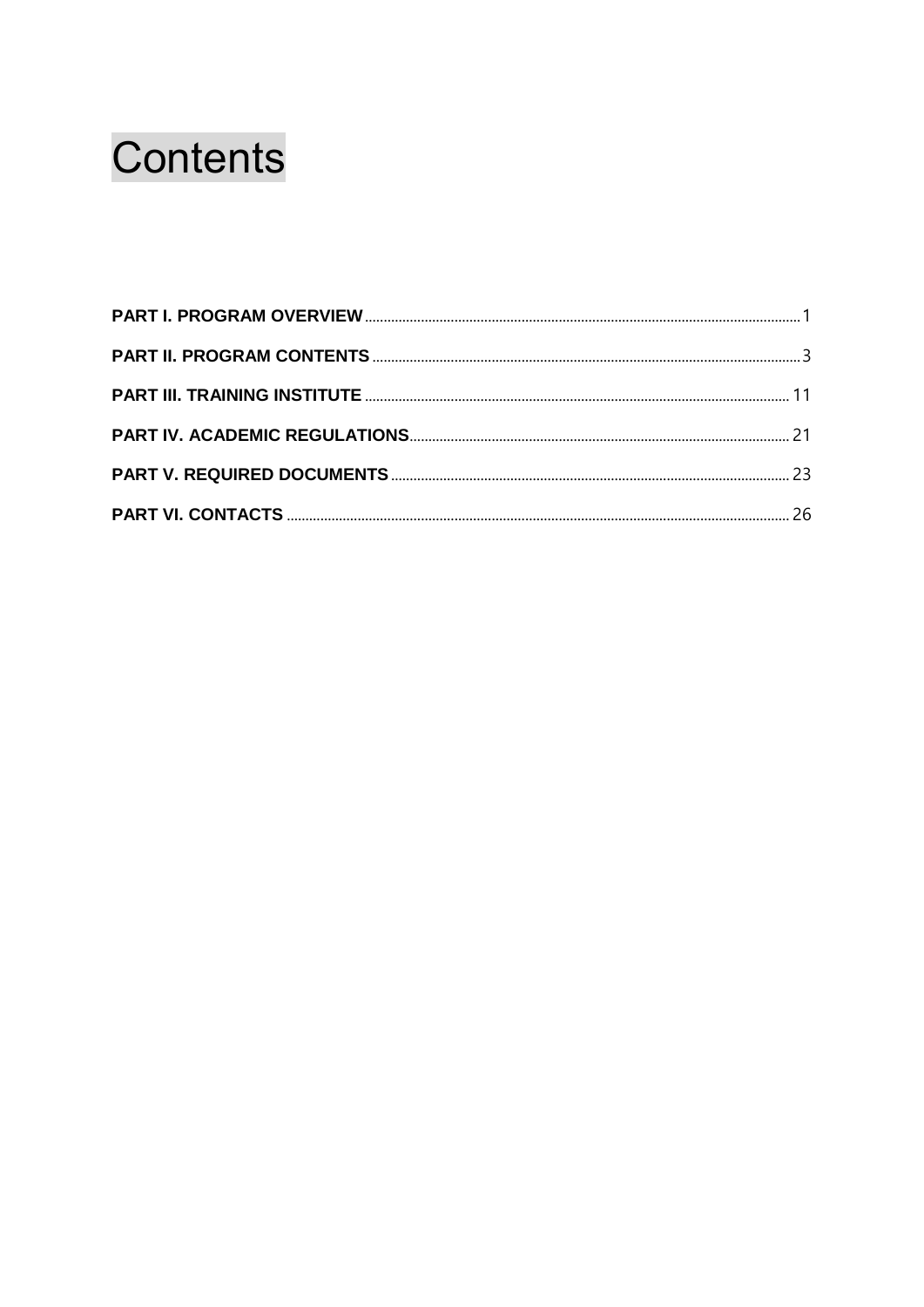## **Ⅰ**. PROGRAM OVERVIEW

#### <span id="page-2-0"></span>**▣ Program Title: KOICA-Yonsei Master's Degree Program in Global Health Security**

#### **▣ Duration**

- **Stay duration: August 10, 2018 ~ January 9, 2020 (17 months)** *During 17 months in Yonsei University, students are strongly recommended to complete their thesis.*
- Academic duration: August 10, 2018 ~ February, 2020 (18 months) *In accordance to the university regulations, the diploma will be issued in February 2020.*

#### **▣ Degree**: **Master of Public Health, Global Health Security Detection Program**



The entire program is divided into three parts: Global Health Security Prevention Program, Global Health Security Detection Program, and Global Health Security Response Program. This year's program is the second program that focuses on infectious disease detection and the trainees will learn relevant skills and knowledge to effectively detect and manage infectious diseases.

#### **▣ Objectives**

- 1) To train public health professionals in the field of infectious diseases control to manage infectious diseases effectively and implant relevant health policies for the development of developing countries
- 2) To build partnership with developing countries for future overseas expansions of Korean public health institutions
- 3) To share Korea's experience in infectious diseases and public health and disseminate Korean culture to developing countries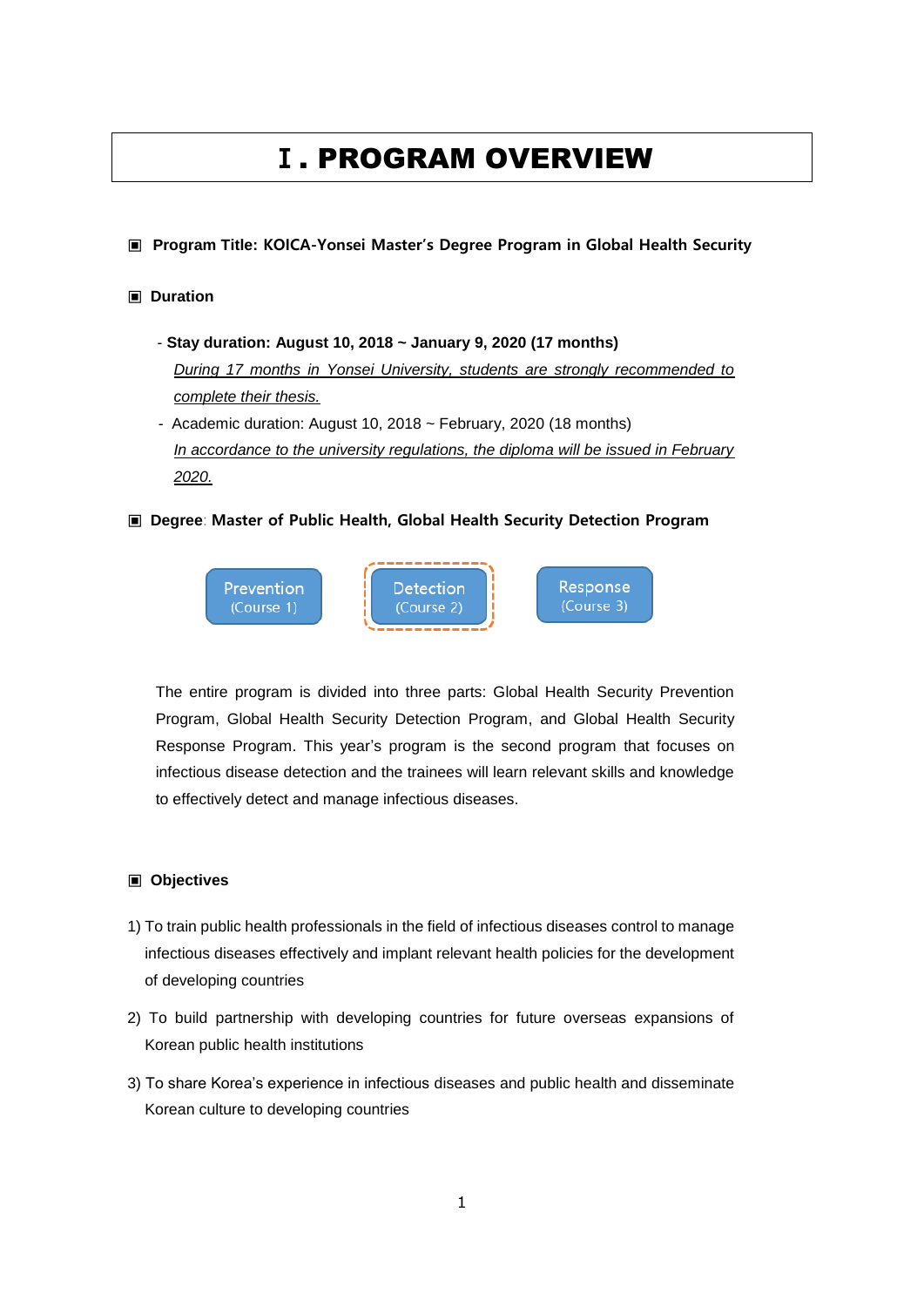#### **▣ Training Institute: Graduate School of Public Health, Yonsei University**

#### **(http://gsph.yonsei.ac.kr/en/)**

#### **▣ Number of Participants: 20 Government Officials**

- Government officials from health sectors such as Ministry of Health

#### **▣Language: English fluency that requires no translation**

#### **▣ Accommodations: KOICA International Cooperation Center (ICC), Yonsei University**

#### **College of Medicine Dormitory**

- The dorm rooms are designed for two people.
- Each person is provided with a desk, a bed, a wardrobe.
- Each room has a bathroom and a shower room.
- Washing machine and dryer are available for common use (fee charged).
- It is unable to offer halal food in the dormitory cafeteria. Dormitory cafeteria menu changes daily. Participants (including Muslim) can cook their meal at kitchen rooms outside of dormitory (10-minute walk).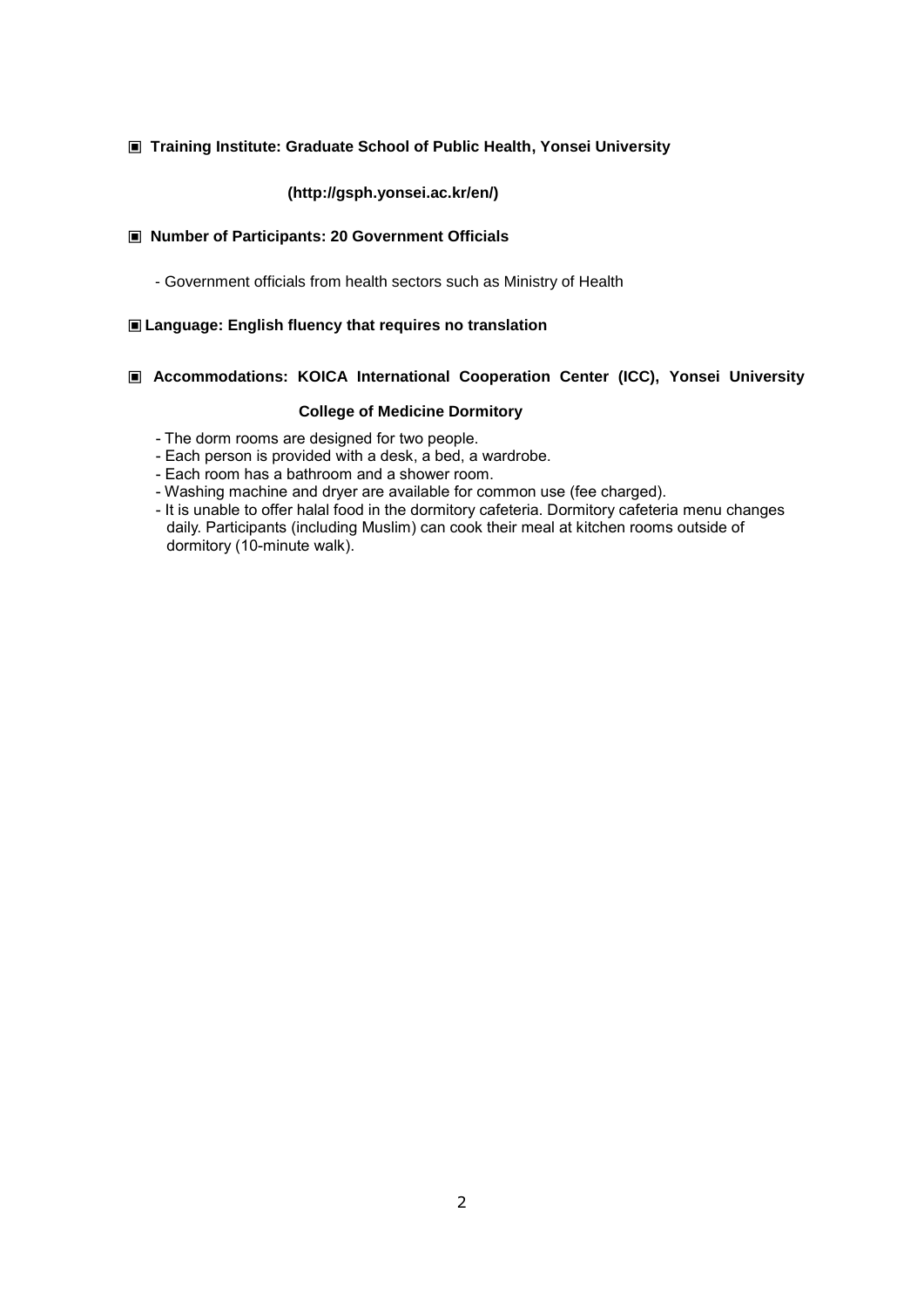## <span id="page-4-0"></span>**Ⅱ**. PROGRAM CONTENTS

## **1. ACADEMIC SCHEDULE**

| <b>Session</b>                                                             | Date                                                                    | <b>Contents / Remarks</b>   |  |
|----------------------------------------------------------------------------|-------------------------------------------------------------------------|-----------------------------|--|
|                                                                            | 2018.08.10.                                                             | Arrival                     |  |
| <b>Preparatory Session</b>                                                 | 2018.08.11.-08.12.                                                      | <b>KOICA Orientation</b>    |  |
| Pre - Course                                                               | Yonsei Univ. Orientation<br>2018.08.13.-08.31.<br>Korean Language Class |                             |  |
| <b>Fall Semester</b><br>$(1st$ semester)                                   | 2018.09.03.-12.21.                                                      | 16 weeks                    |  |
| <b>Winter Break</b>                                                        | 2018.12.22.-2019.01.20.                                                 | 4 weeks                     |  |
| <b>Winter Semester</b><br>$(2nd$ semester)                                 | 2019.01.21.-02.08.                                                      | 3 weeks                     |  |
| <b>Spring Semester</b><br>2019.03.04.-06.21.<br>(3 <sup>rd</sup> semester) |                                                                         | 16 weeks                    |  |
| <b>Summer Semester</b><br>2019.06.24.-07.12.<br>(4 <sup>th</sup> semester) |                                                                         | 3 weeks                     |  |
| <b>Summer Break</b>                                                        | 2019.07.13.-09.01.                                                      | 7 weeks                     |  |
| <b>Fall Semester</b><br>$(5th$ semester)                                   | 16 weeks<br>2019.09.02.-12.20.                                          |                             |  |
|                                                                            | 2020.01.07.                                                             | Commencement                |  |
| <b>Wrap-up Session</b>                                                     | 2020.01.09.                                                             | Departure                   |  |
|                                                                            | 2020.02.                                                                | <b>Conferment of Degree</b> |  |

\*The above schedule is subject to change.

\*\*A detailed Program Schedule will be provided upon arrival.

## **2. CURRICULUM**

## **1) Curriculum & Credits**

- The credits required to complete the Master's program: 32 credits

| <b>Type</b>                              | Type             | <b>Course Title</b>                                                                                                                           |
|------------------------------------------|------------------|-----------------------------------------------------------------------------------------------------------------------------------------------|
| Pre-Course<br>(0)                        | Required<br>(0)  | Korean Language Class                                                                                                                         |
| Fall Semester (1 <sup>st</sup> )<br>(10) | Required<br>(10) | Responding to Bioterrorism (2), Vaccinology (2),<br>Biostatistics (2), Global Health Seminar 2 (1), GHSA<br>Agendas (2), Research Roadmap (1) |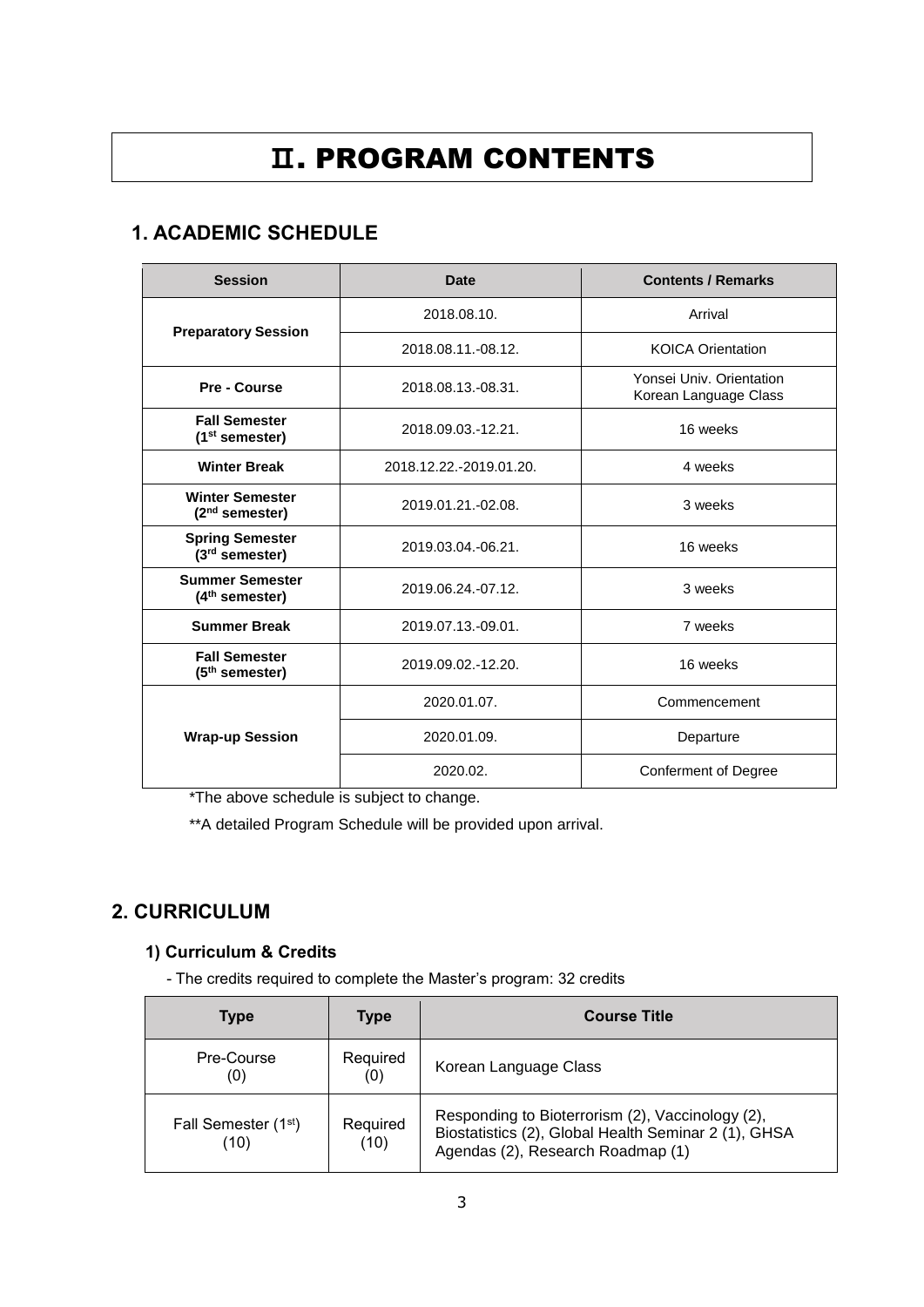| <b>Type</b>                                            | <b>Type</b>      | <b>Course Title</b>                                                                                                                                                                                                   |
|--------------------------------------------------------|------------------|-----------------------------------------------------------------------------------------------------------------------------------------------------------------------------------------------------------------------|
| Winter Semester (2 <sup>nd</sup> )<br>(Min. 2, Max. 4) | Required<br>(2)  | UHC & SDG $(2)$                                                                                                                                                                                                       |
|                                                        | <b>Electives</b> | GHS Intensive Internship (2), Tuberculosis in Korea (2)                                                                                                                                                               |
| Spring Semester (3rd)<br>(8)                           | Required<br>(8)  | Quality Management and Improvement (1), Population<br>Survey (1), Epidemiology for Control of Communicable<br>Diseases (2), Global Health Seminar 1 (1), Leadership in<br>Global Health (2), Research Methodology (1) |
| Summer Semester (4th)<br>(5)                           | Required<br>(5)  | Health System (2), GHS Internship (3)                                                                                                                                                                                 |
| Fall Semester (5 <sup>th</sup> )<br>$\left( \right)$   | Required<br>(7)  | Workforce Development (2), Core Competencies (1),<br>Introduction to Public Health (1), Case Studies for<br>GHS/EID (1), Introduction to GHSA (1), GHSA JEE Plan<br>(1), Research Ethics (0)                          |

\* The above curriculum is subject to change.

#### **2) Graduation Requirements**

- The credits required to complete the Master's program: 32 credits
- A cumulative grade point average of at least B0 (3.0) is required for graduation.
- All students must take the following subjects as mandatory: Introduction to Public Health, Epidemiology for Control of Communicable Diseases, Biostatistics
- All students must pass qualifying examination for graduation.

#### **3) Research Project Completion**

KOICA-Yonsei University Scholarship Program students are required to conduct a research project as their research requirement in their last fall semester (2018) at Yonsei University and complete it under the guidance of the academic advisors assigned.

| <b>Thesis Schedule</b> |                                                                                                                                                                          |  |  |
|------------------------|--------------------------------------------------------------------------------------------------------------------------------------------------------------------------|--|--|
| Sept. 2019             | Submit a proposal                                                                                                                                                        |  |  |
| Sept. 2019 ~ Oct. 2019 | Conduct research and collect data by using Yonsei University<br>Library and journal website                                                                              |  |  |
| Oct. 2019              | Discuss and confirm thesis topic under the guidance of<br>academic advisor; Related research, database, references<br>need to be prepared in order to finalize to topic. |  |  |
| Nov. 2019              | Should be in the final stage of the project under the guidance<br>of the academic advisor and research advisor.                                                          |  |  |
| Dec. 2019              | Project presentation and submit final paper                                                                                                                              |  |  |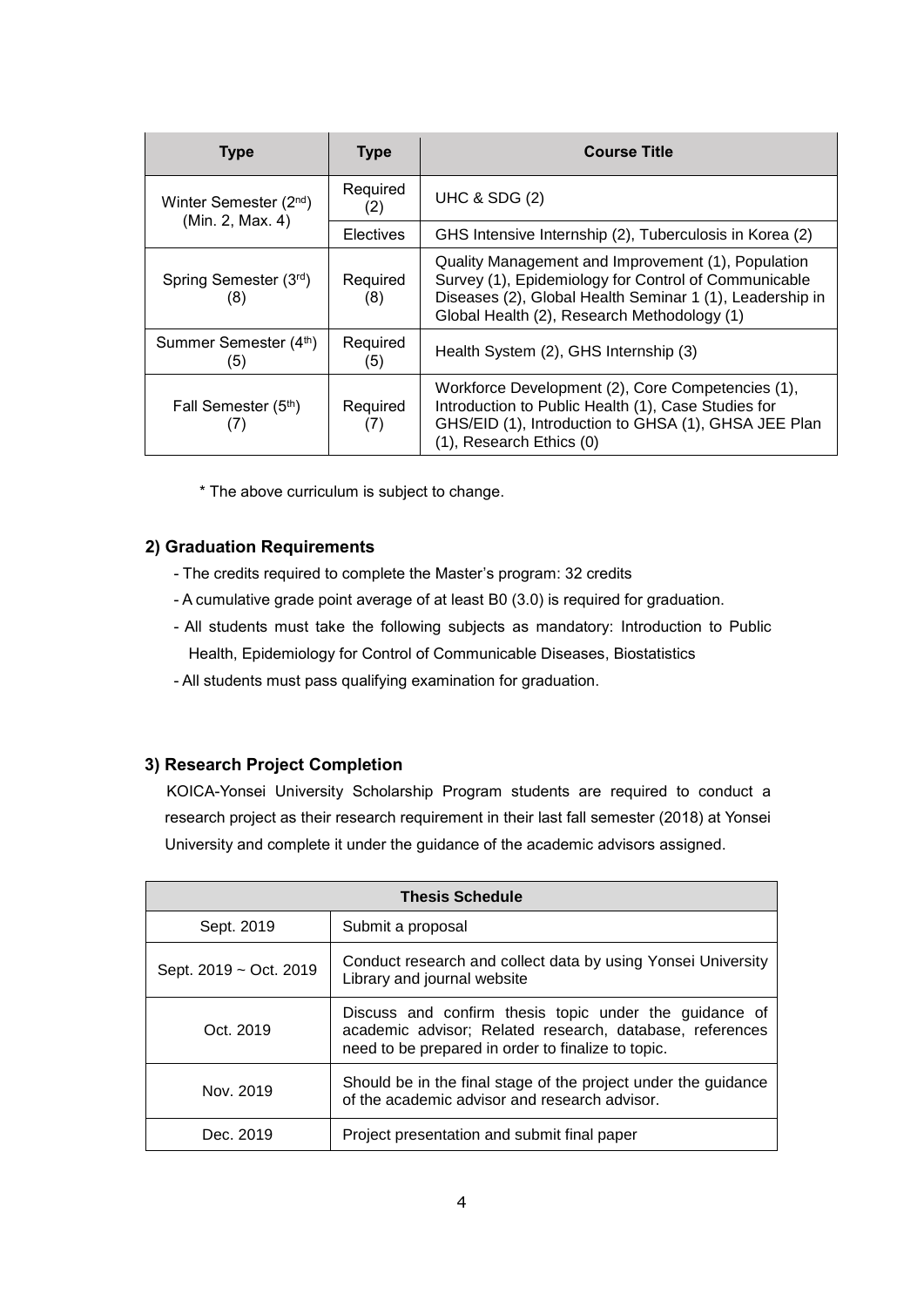#### **4) Collaboration with Research Institutions**

KOICA-Yonsei University Scholarship Program students are required to conduct a research project as their graduation requirement. In order to do so, students will be dispatched to research institutions during the program. During Pre-Course session, students will be provided with information about the research institutions and visit the institutions for more guidelines. After then, students and researchers in the institutions will be matched one by one. The matched students and researchers will conduct research together during the program and the researchers will be responsible to take care of students' academic achievements. The research institutions are as follows:

#### **1) Yonsei University College of Medicine Severance Biomedical Science Institute**

Yonsei University College of Medicine Severance Biomedical Science Institute was built in 2010 to strengthen research capability and leap towards an international biomedical science institute.

#### Research areas

- Redox Biology and Cell Signal Transduction
- Tumor Biology, Genomics and Bioinformatics
- Infectious & Immune Biology
- Diabetes, Metabolic biology and Autophagy
- Stem Cell and Cardiovascular Biology



#### **2) Yonsei University College of Medicine Research Institute of Bacterial Resistance**

Yonsei University College of Medicine Research Institute of Bacterial Resistance was established in 1998 to monitor the trends of antimicrobial resistance continuously and detect novel resistance from bacteria in Korea to support empirical selection of the most appropriate antimicrobial agents for the treatment of patients, determine the causes of the increasing prevalence of resistant bacteria to be able to improve guidelines for the prevention of emerging resistant bacterial infections. Also, the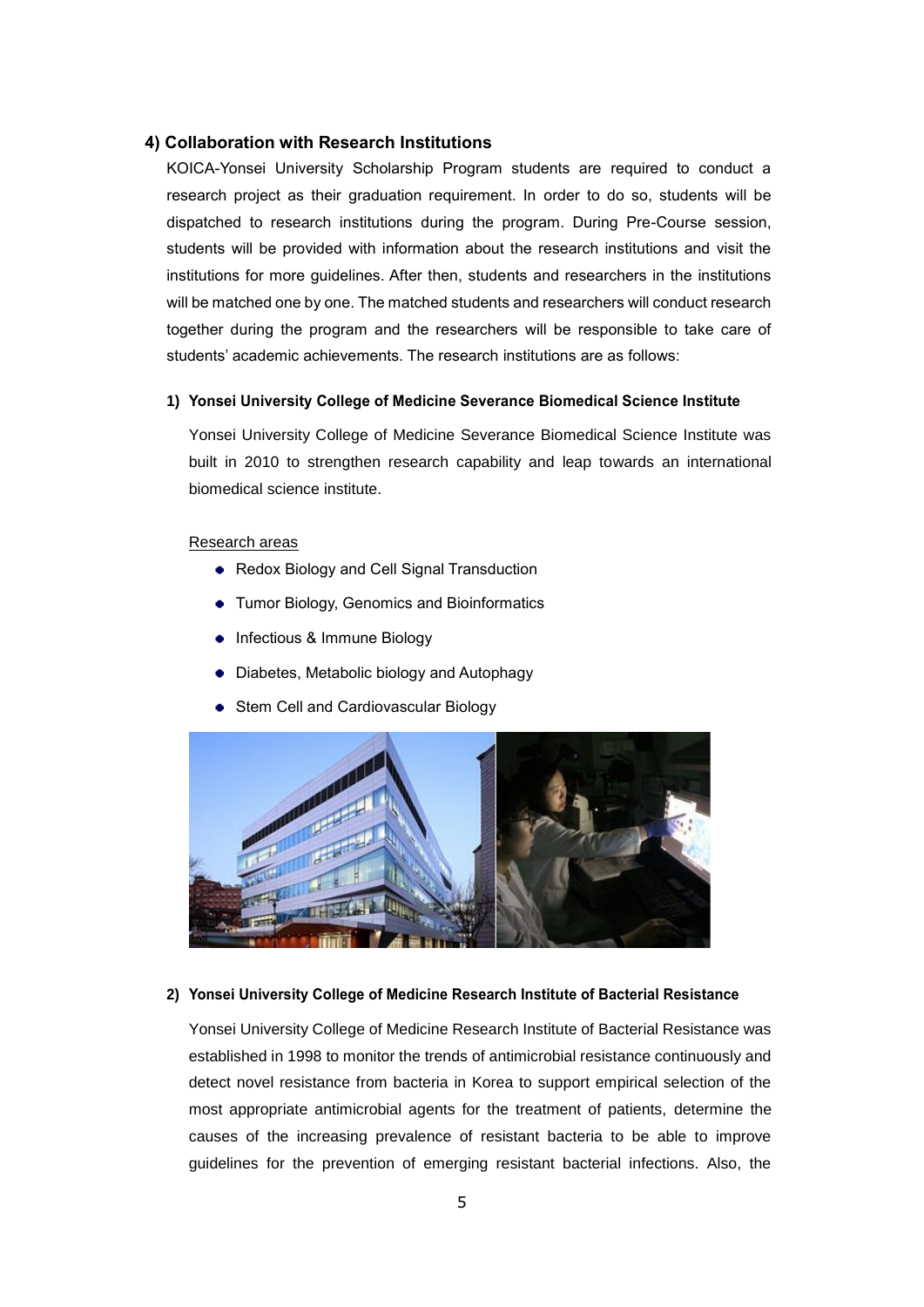research institute aims to identify emergence of new resistant bacteria and establish laboratory methods for the detection, and determine in vitro and involve activities of existing antimicrobial agents, and provide necessary information for development of new antimicrobial agents.

#### Research areas

- Monitor the trends of resistant bacteria and determine the causes of emerging resistant bacteria
- Identify new resistance mechanisms and provide necessary information for the development of novel antimicrobial agents
- Evaluate new antimicrobial agents developed in Korea and as well as in foreign countries
- Investigate epidemiology of multidrug-resistant bacteria and perform molecular epidemiologic

#### **3) Yonsei University College of Medicine Institute of Tropical Medicine**

Yonsei University College of Medicine Institute of Tropical Medicine was established in 1968. Having more than 40 researchers in the institute, the research institute carries out various research regarding tropical medicine.

#### Research areas

- Studying parasitic diseases caused by protozoa, trematodes or nematodes with special reference to developing technologies in the diagnosis, treatment and control of these diseases
- Conducting research on systematics, ecology and the control of disease transmitting vectors, especially arthropods and snails
- Exchanging research results internationally
- Collaborating with other institutions in research and the training of research personnel concerning parasitic diseases and vectors of medical importance
- Developing efficient control measures against bacterial or viral infections

#### **4) International Vaccine Institute (IVI)**

International Vaccine Institute (IVI) is the only international organization in the world exclusively dedicated to discovering, developing and delivering vaccines for global health. Research in IVI covers the entire vaccine spectrum from discovery and preclinical development in our Seoul-based labs to clinical development at field sites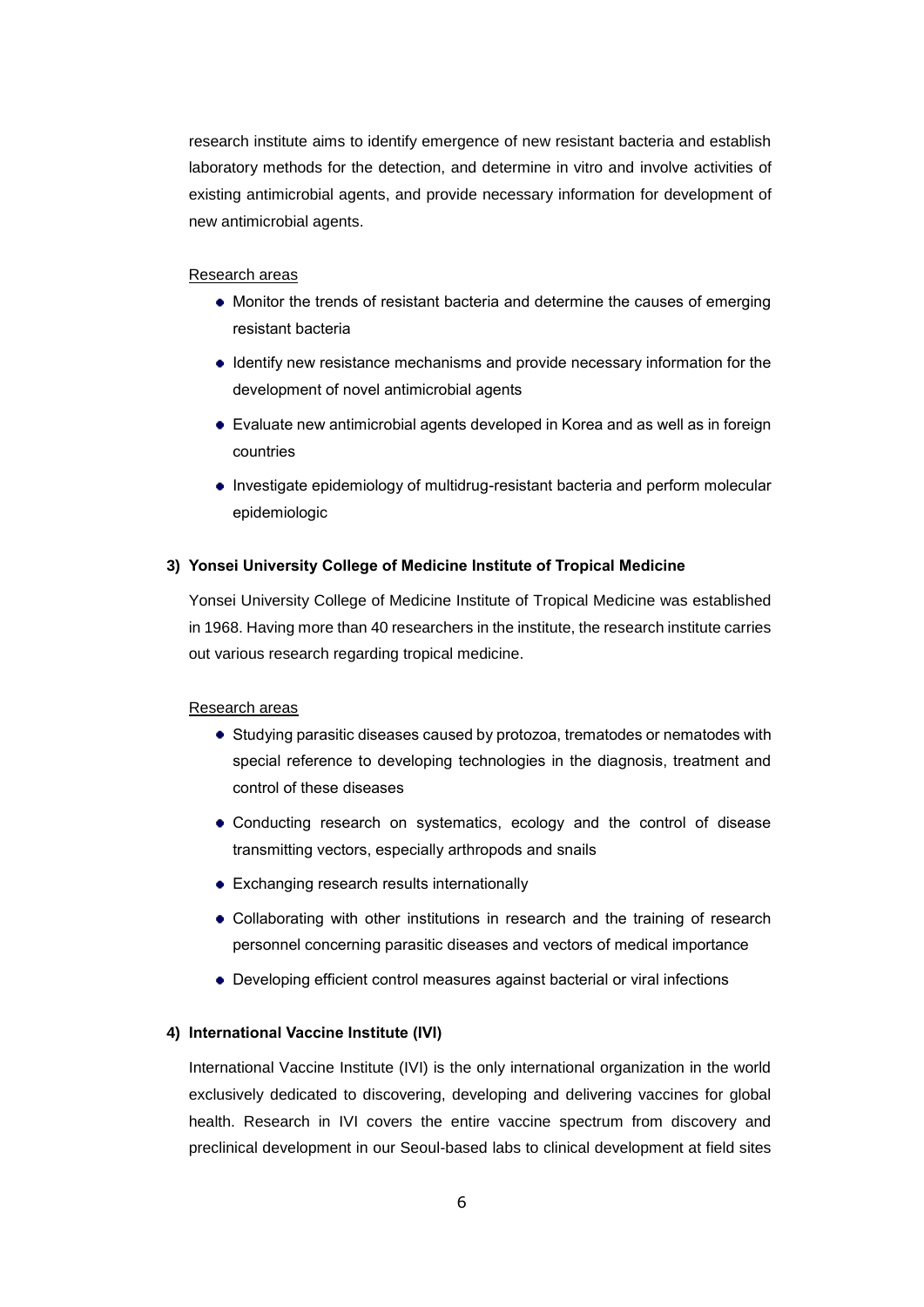in developing countries to generating scientific evidence on the need for vaccination in countries where vaccines are most needed.

IVI headquarters in Seoul has state-of-the-art lab facilities, animal house, and research teams that include clinical immunology, process development, epidemiology, clinical & regulatory, biostatics & data management, and policy & economic research.



Outside of Seoul, IVI has a global network of field sites in more than 20 countries in Asia, Africa, and the Americas. IVI manages field sites in collaboration with regional and in-country partners. IVI also works with local partners to implement translational and field research projects, provident training and technical assistance.

#### **5) International Tuberculosis Research Center**

International Tuberculosis Research Center promotes the development of new medicines for the prevention and cure of MDR-TB XDR-TB. The center also promotes clinical research, education and training of domestic and foreign TB experts, molecular microbiology research, immune pathology research, etc., at this point of time.

#### Research projects

- Extensively drug-resistant tuberculosis in South Korea: risk factors and treatment outcomes among patients at a tertiary referral hospital
- A double-blind, placebo-controlled Phase II study of the effect of metronidazole in MDR-TB patients
- The role of Neutrophils in the airways of patients with active pulmonary tuberculosis
- Evaluation of the risk of exposure to Mycobacterium tuberculosis in BCGvaccinated individuals by an antigen-specific interferon-assay
- Tuberculosis Granulomas are hypoxic in Guinea pigs, Rabbits, and Non-Human Primates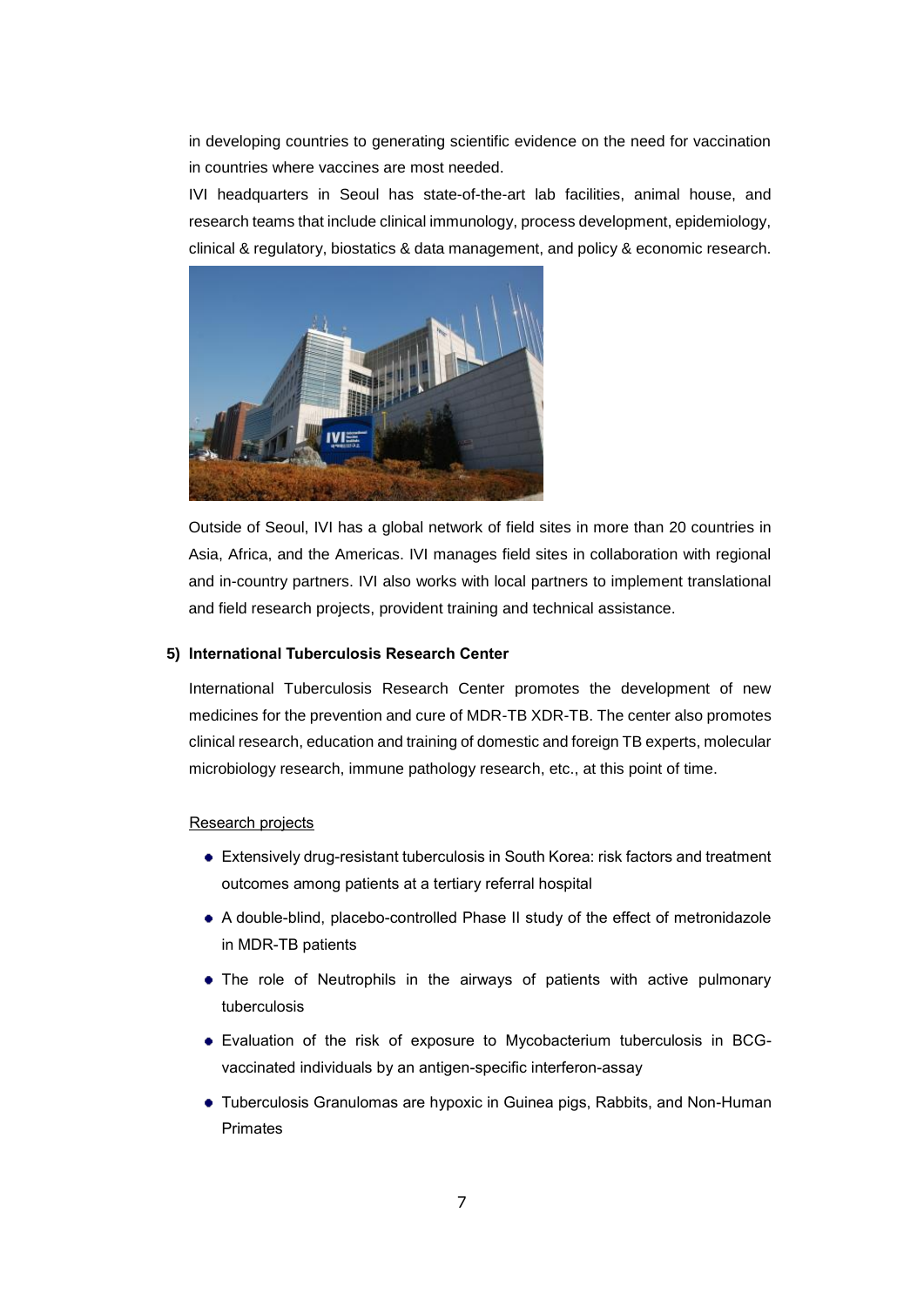- Cross-resistance between aminoglycosides and capreomycin in a highly-treated MDR-TB population
- Reverse Hybridization Assays for Rapid Detection of Multi-drug Resistant M. tuberculosis Clinical Isolates

#### **6) Severance Hospital Infection Control Center**

Severance Hospital Infection Control Center is a unit in Severance Hospital. The center aims to protect medical team and patients by effectively controlling hospital infection.

#### **7) Center for Disaster Relief Training and Research**

Center for Disaster Relief Training and Research aims to protect the dignity of human beings who are damaged by disasters through humanitarian medical support and contributing to fostering professional disaster medical practitioners through scientific research and education.

#### Major activities

- Lectures on various disasters to understand natural and manmade disasters
- Simulation training to conduct simulation practice for giving first aid for each type of disaster and caring for patients
- Conduct hospital disaster drills for mass casualty incidents
- Establishing cooperative systems and information collection systems with international agencies and government institutions
- Organizing medical support teams with personnel in each sector such as nursing staff and medical administrators that can be dispatched immediately
- Forming a dispatch team for each period in the case of disaster and dealing with it systematically

### **3. EXTRACURRICULAR ACTIVITIES (TENTATIVE)**

#### **1) Site-visits during Summer and Winter Semesters**

Yonsei University offers a chance to experience and learn about the history of outstanding public health growth of Korea by research institution visits during summer and winter semesters. The site-visits during the summer and winter semesters will be conducted as 2-week intensive course. It includes learning what each institution does in regards to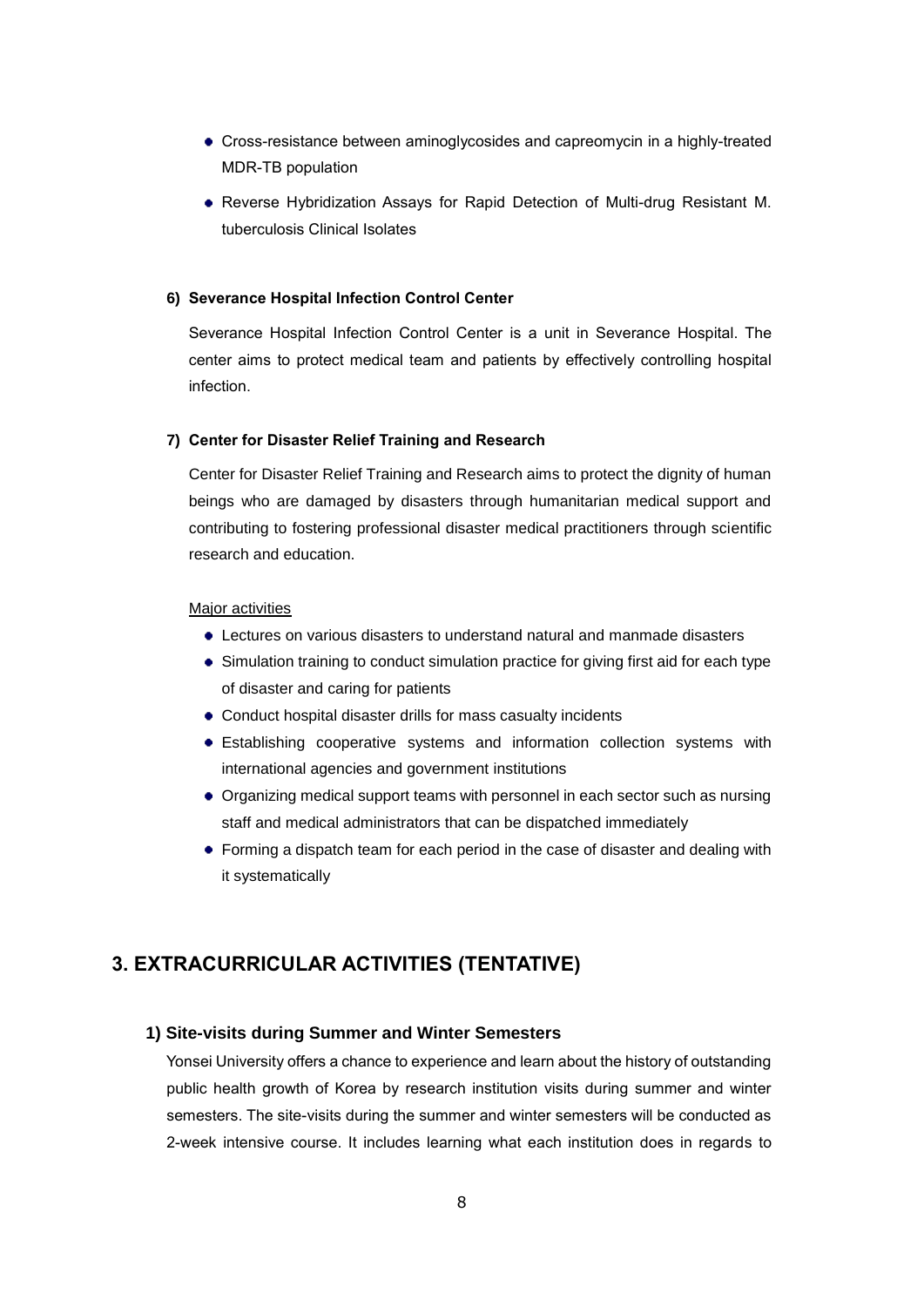managing infectious diseases and simulation to learn practical skills. The site-visit places include the following:

#### **(1) National Medical Center**

National Medical Center, founded as the biggest hospital in Asia with the aid of Scandinavian countries on this battered, war-torn country after Korean War, became a special corporation on April  $2<sup>nd</sup>$ , 2010 to perform responsibilities for the public as a national healthcare authority.

#### **(2) Korea Disaster Relief Team, Infectious Disease Center**

Infectious Disease Center is run by Korea National Research Institute of Health (KNIH). First established in 1945, the KNIH has contributed to both public health and biomedical research in Korea during the past 70 years. With the experience with new infectious diseases such as MERS, KNIH is well-prepared for threats from any emerging infectious diseases. KNIH not only operates Infectious Disease Center but also Korea Disaster Relief Team for disaster response.

#### **(3) Severance Hospital Infectious Disease Unit**

Severance Hospital Infectious Disease Unit is the unit in Severance Hospital that controls infectious disease within the hospital.

#### **(4) Seoul Medical Center**

Seoul Medical Center has a history of over 30 years. Seoul Medical Center aims to become a public medical institution that meets social and cultural needs of the 21st century urban lifestyle in Seoul. As a leader of public health and welfare sector, the center strives to take public bio-medicine and health care to the next level, an area in which the private sector is struggling, thereby providing more advanced medical services and contributing to the better life of the citizens.

#### **(5) International Vaccine Institute (IVI)**

International Vaccine Institute (IVI) is the only international organization in the world exclusively dedicated to discovering, developing and delivering vaccines for global health. Research in IVI covers the entire vaccine spectrum from discovery and preclinical development in our Seoul-based labs to clinical development at field sites in developing countries to generating scientific evidence on the need for vaccination in countries where vaccines are most needed.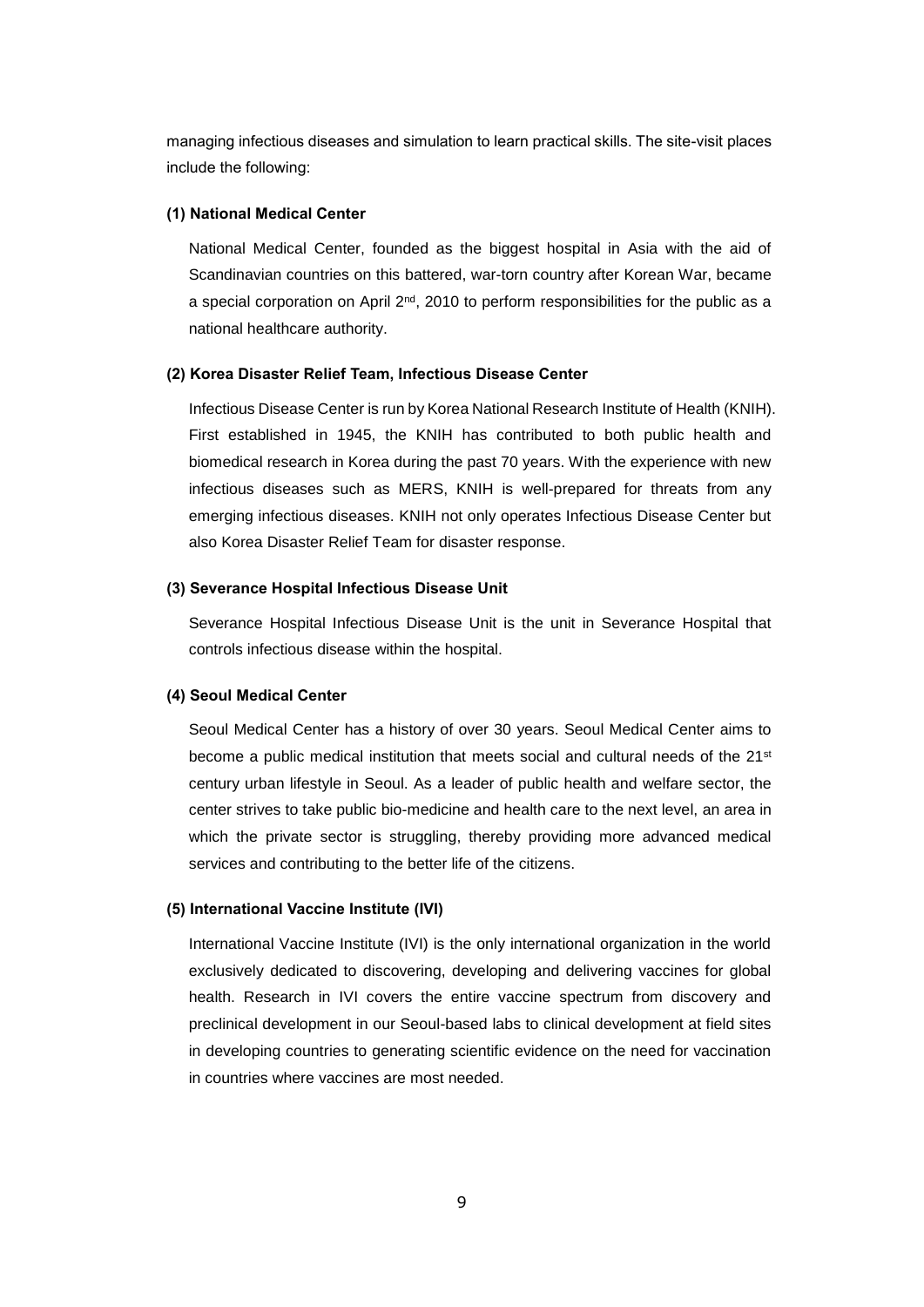#### **(6) Korea Support Center for Foreigners**

At this point of time when more foreigners visit Korea for various reasons than before, the importance of foreigners' dignity and welfare has been an important issue of the Korean society. Korea Support Center for Foreigners aims to support foreigners in the areas of labor, health, diseases, etc. to satisfy their living and guarantee basic dignity.

#### **2) Cultural Events**

Graduate School of Public Health, Yonsei University offers various cultural events as below;

#### **(1) Student Festival**

Student Festival is held every spring and fall semester which offers fun and exciting experience of Korean festival culture.

#### **(2) Graduate School of Public Health Workshop**

Graduate School of Public Health Workshop is held every spring and fall semester to help students bond together outside of school.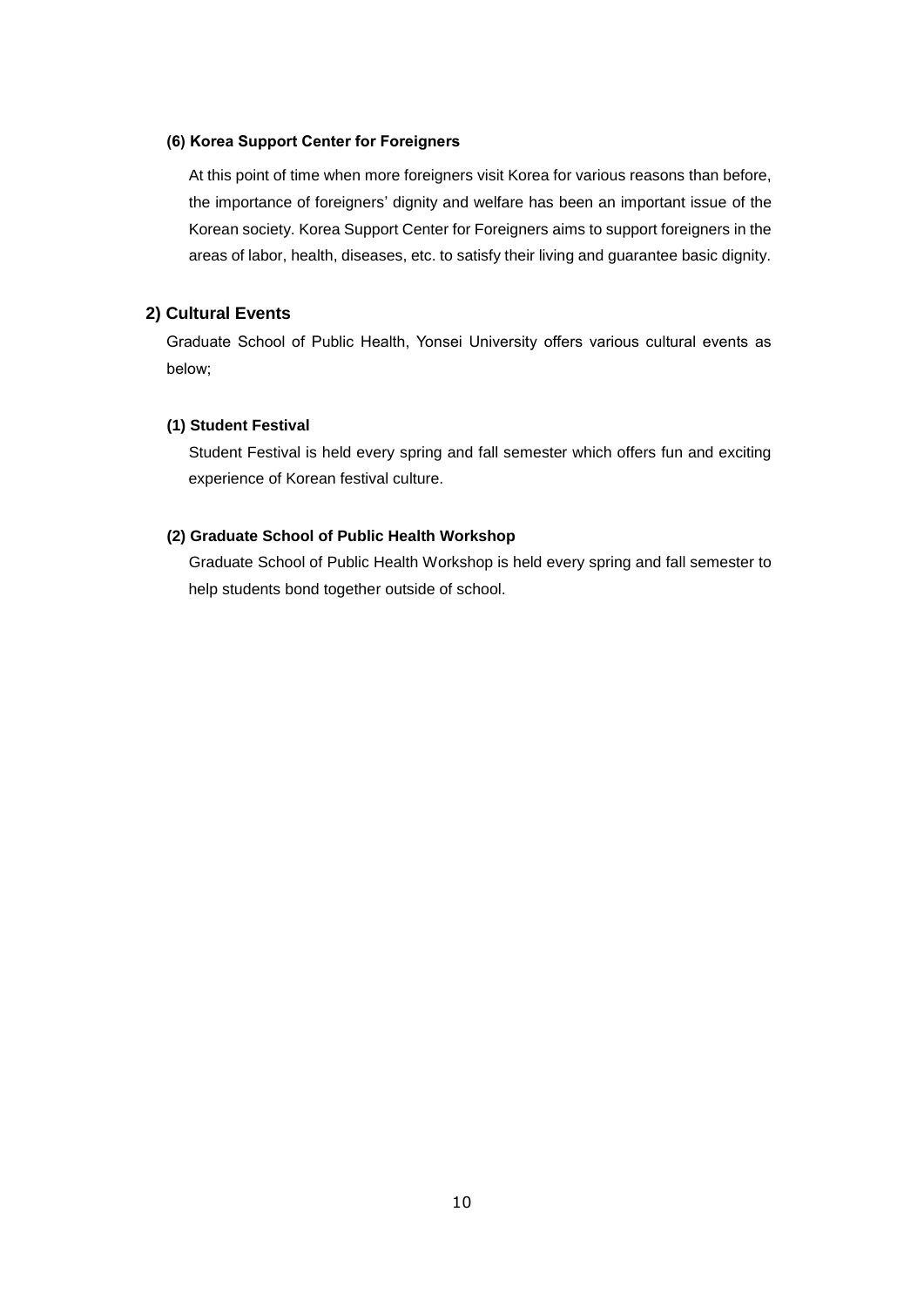## **Ⅲ**. TRAINING INSTITUTE

### <span id="page-12-0"></span>**1. GENERAL INFORMATION**

#### **1) About University**

Yonsei University Graduate School of Public Health has taken long strides as an institute for public health education since its foundation in 1977. The number of students was 20 at the time of foundation. Now it has 350 students out of whom 300 students are enrolled for M.P.H. degree and 50 in the Health and Environmental Executive Program. Yonsei University Graduate School of Public Health has 10 different majors that cover basic courses of public health.

#### **Majors**

- Hospital Management
- Health Policy & Management
- Global Health
- Public Health Law & Ethics
- Epidemiology
- Health Promotion & Education
- Biostatistics
- Health Informatics & Biostatistics
- Occupational Health
- Environmental Health

#### **Growth to Globalization**

Along with academic achievements over the past 40 years, Yonsei University Graduate School of Public Health continues to keep pace with global public health trends. Yonsei University Graduate School of Public Health has been operating International Cyber University for Health (ICUH). ICUH serves as the educational focal point for the provision of public health education in the Asia-Pacific region in collaboration with Asia-Pacific Academic Consortium for Public Health (APACPH). ICUH was established on May 3, 2004. By the end of 2012 Spring semester, a total of 48 courses have been offered to 1,140 students by 32 faculties from the member universities using the elearning system at Yonsei University.

Also, Yonsei University Graduate School of Public Health has successfully held the 43rd APACPH Conference in 2011 as a member university of APACPH. In August 2017, Yonsei University Graduate School of Public Health hosted the 49th APACPH. Together with the domestic and overseas activities, Yonsei University Graduate School of Public Health strives to serve best public health courses.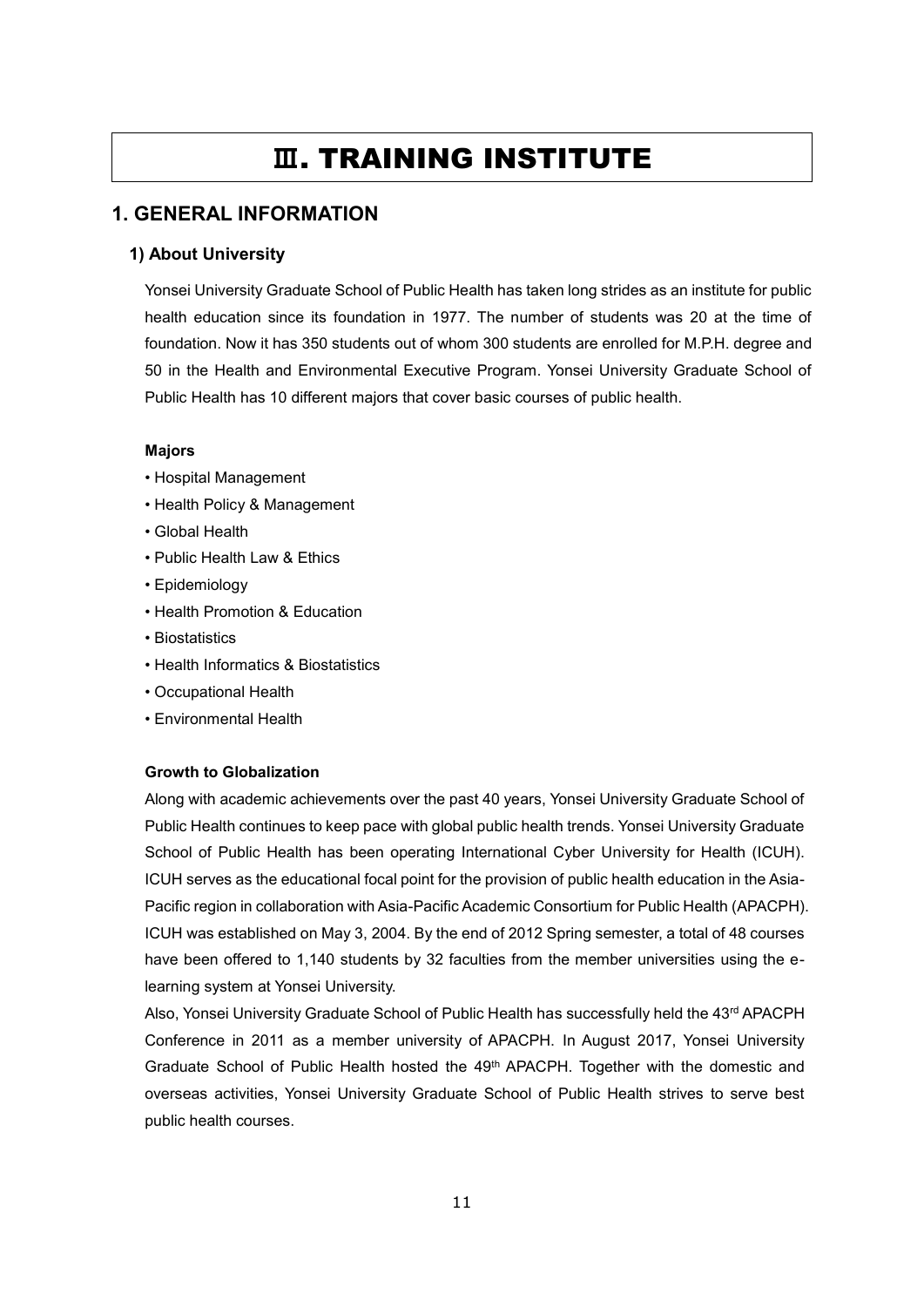**Campus Map of Yonsei University Graduate School of Public Health (Seoul Campus)**



## **School Administrations**

Dean **Prof. Jaehoon Roh** Course Director Course Administration Staff

Prof. Won Seok Sir Ms. Hwayoung Kim

#### **Contact**

Ms. Hwayoung Kim

hykim21@yuhs.ac ☎+82-2-2228-1533

**2) Homepage:** http://gsph.yonsei.ac.kr/en/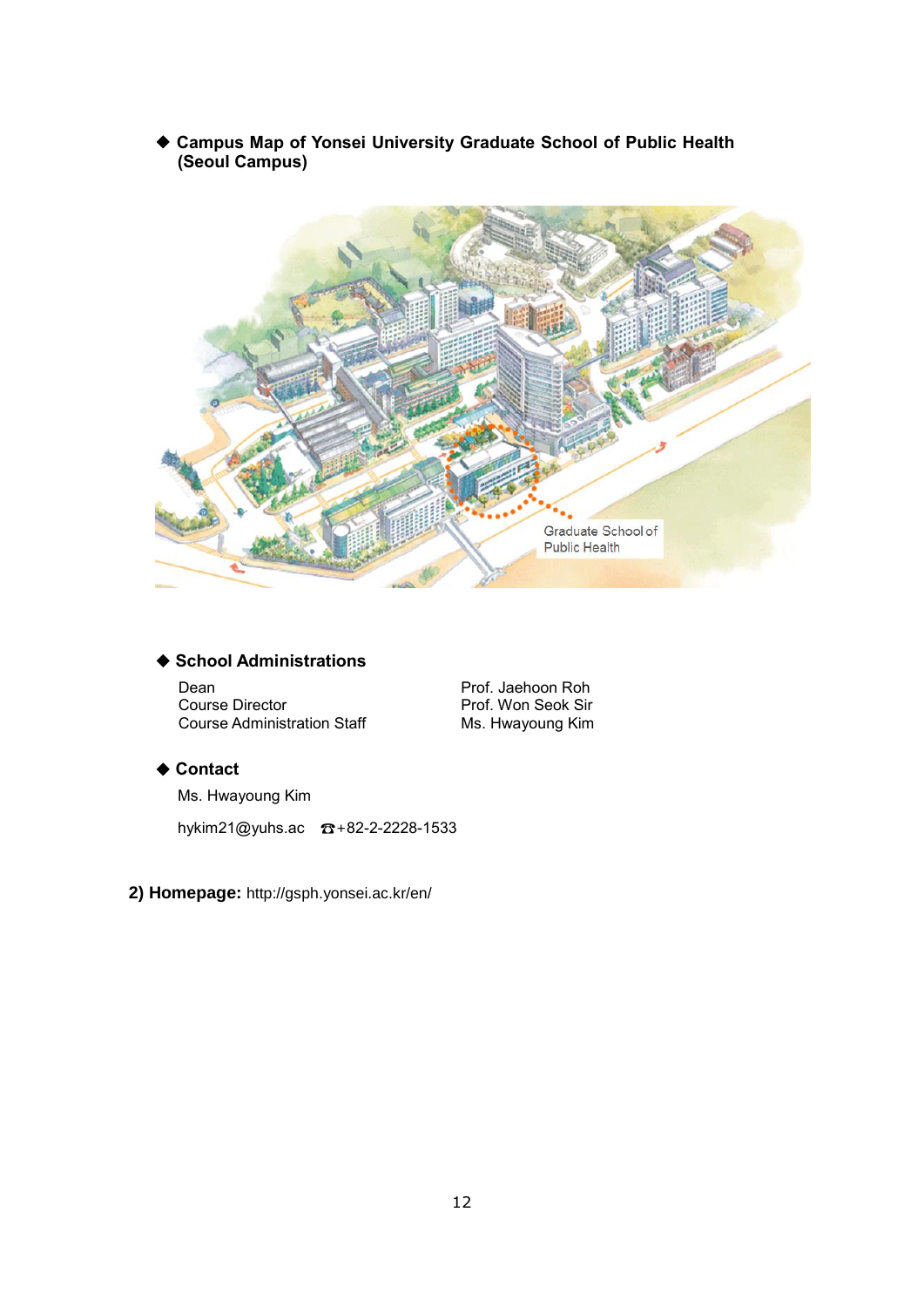## **2. ACCOMMODATION**

Yonsei University strives to help the students enjoy the best of their residential life in Korea by ensuring security and living convenience. Chejung Haksa is located a few feet from the main building of Graduate School of Public Health and is divided into two buildings – Avison House and Student Dormitory. Students will board at Chejung Haksa Student Dormitory.



We boast a top-of-the-line facilities and services with the 24-hour operating front desk and security system. Student Dormitory has fitness center, convenience store, cafeteria, etc. that will help you enjoy your stay throughout the program.

It is school policy that students of Yonsei University share a room with a roommate and learn from each other's different backgrounds, develop sociality and build character by integrating with each other. Students will share a 2-person room with a roommate, just as other Korean students. Depending upon the availability of the dormitory, each student may be assigned to a single room during a certain semester or period.

#### **- Dormitory Facilities**

#### ➢ **Dormitory Lounge**

- Location: Each floor
- Microwave and water station are placed in the dormitory lounge.

#### ➢ **Study Room**

- Location: 1<sup>st</sup> floor

#### ➢ **Fitness Center**

- Location: B1 floor
- Opening hours: 06:00-24:00
- Running machines and some weight equipment are located in the fitness center.
- You should use it quietly so as not to disturb others
- When you enter the gym, you must change to indoor sports shoes.

#### ➢ **Convenience Store (With Me)**

- Location: B1 floor
- Open 24 hours
- Basic living items are placed in the store.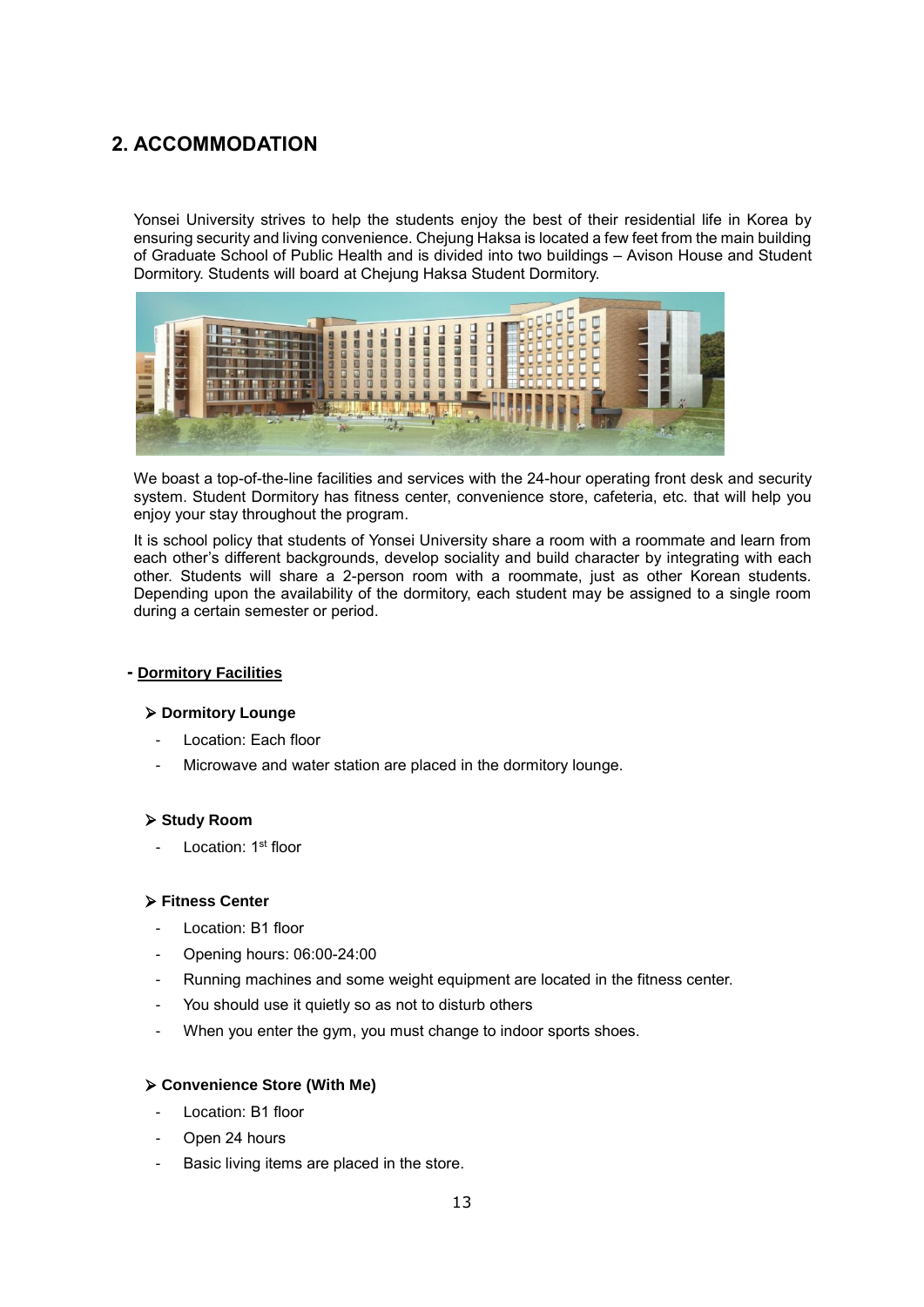#### ➢ **Cafeteria**

- Location: B1 floor
- Opening hours
	- Breakfast 07:00 09:00 a.m. (Weekend & Holidays: 07:00 a.m. 14:00 p.m.)
	- Lunch 11:30 a.m. 14:30 p.m. (Weekend & Holidays: 11:00 a.m. 14:00 p.m.)
	- Dinner 17:30 20:00 p.m. (Weekend & Holidays: 17:30 20:30 p.m.)

\*The above meal times can be adjusted according to the situation.

- Menu
	- Breakfast: 1. Morning bread set: 1 bread & milk/juice/coffee (choose 1)
		- 2. Korean-style: Menu changes daily.
	- Lunch/Dinner: Menu changes daily.
- Meal ticket can be bought at the Convenience Store (With Me).
- Price: Breakfast KRW 3,200, Lunch/Dinner KRW 3,900

\*Please check the table below for more detailed price and discount.

| <b>Meal Ticket Price</b><br>(KRW) |                  | Number<br>of meal<br>ticket | 1     | 10                | 30          | 60          | 90          | 120         | 150         | 200         |
|-----------------------------------|------------------|-----------------------------|-------|-------------------|-------------|-------------|-------------|-------------|-------------|-------------|
|                                   |                  | <b>Discount</b><br>rate     |       | 2%                | 4%          | 6%          | 8%          | 10%         | 12%         | 15%         |
|                                   | <b>Breakfast</b> | <b>Total Price</b>          | 3,200 | 31,36<br>0        | 92,16<br>0  | 180.4<br>80 | 264,9<br>60 | 345,6<br>00 | 422,4<br>00 | 544,0<br>00 |
| Regular<br>meal                   |                  | Price per<br>meal ticket    | 3,200 | 3,136             | 3,072       | 3,008       | 2,944       | 2,880       | 2,816       | 2,720       |
|                                   | Lunch            | <b>Total Pricel</b>         | 3,900 | 38,22<br>0        | 112,3<br>20 | 219,9<br>60 | 322,9<br>20 | 421,2<br>00 | 514,8<br>00 | 663,0<br>00 |
|                                   | <b>Dinner</b>    | Price per<br>meal ticket    | 3,900 | 3,822             | 3,744       | 3,666       | 3,588       | 3,510       | 3,432       | 3,315       |
| <b>Special meal</b>               |                  | <b>Total Price</b>          | 4,900 | 48,02<br>$\Omega$ | 141,1<br>20 | 276,3<br>60 | 405,7<br>20 | 529,2<br>00 | 646,8<br>00 | 833,0<br>00 |
|                                   |                  | Price per<br>meal ticket    | 4,900 | 4,802             | 4.704       | 4,606       | 4,508       | 4,410       | 4,312       | 4,165       |

#### ➢ **Housekeeping**

Residents are responsible for keeping their rooms clean and expected to pick up after themselves when using public areas. The housekeeping staff is responsible for cleaning public areas.

#### ➢ **Bed Linen**

- Students are responsible for preparing bed linens.

#### ➢ **Air Conditioning**

Residents have personal access to air conditioner in the room.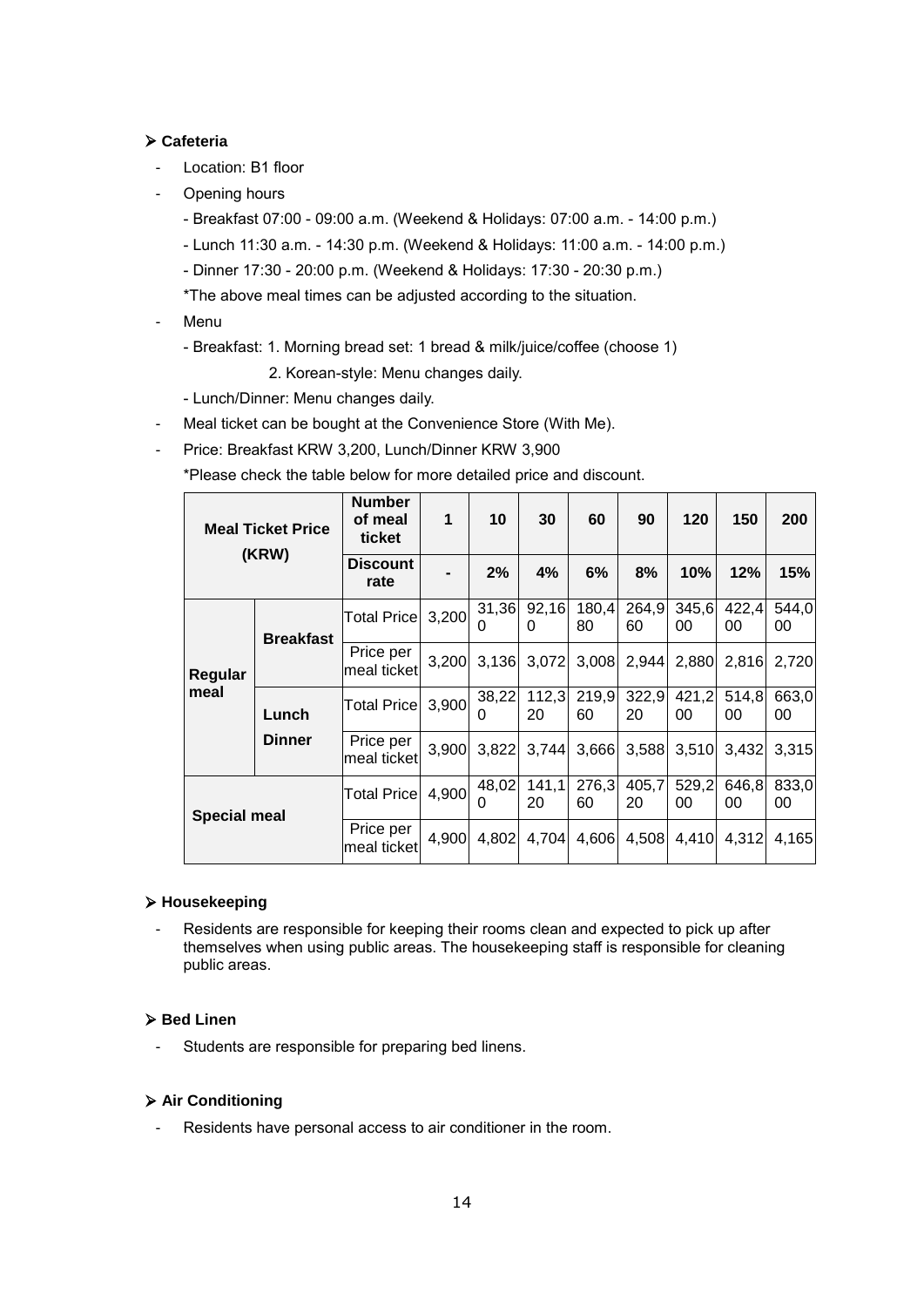#### ➢ **Hot water and heating**

- Hot water: 24 hours supply.
- Heating: Operated according to season and conditions, individual heating control in each room.

#### ➢ **Laundry Facilities**

- Laundry room location: Each floor
- Opening hours: until 23:00
- Washing machine and dryer are available for common use (fee charged). You need to buy your own detergent, fabric softener and any other personal items.
- Location of vending machine to charge laundry card and buy detergent: 1<sup>st</sup> floor

#### ➢ **Bathroom and Shower Room**

Each room has a bathroom and a shower room.

#### ➢ **Electronic Devices**

It is strictly prohibited to have electronic appliances such as microwaves and hot pots in the dormitory rooms. The voltage used in Korea is 220-V.

#### ➢ **Internet**

Free wireless internet access in the building.



#### **- Kitchen Facilities**

#### ➢ **Kitchen rooms (outside of dormitory)**

- As it is strictly prohibited to have electronic appliances such as microwaves and hot pots in the dormitory rooms, students can cook meals at designated kitchen rooms outside of dormitory (10-minute walk).
- Heating stove, refrigerator and sink are placed in the kitchen rooms.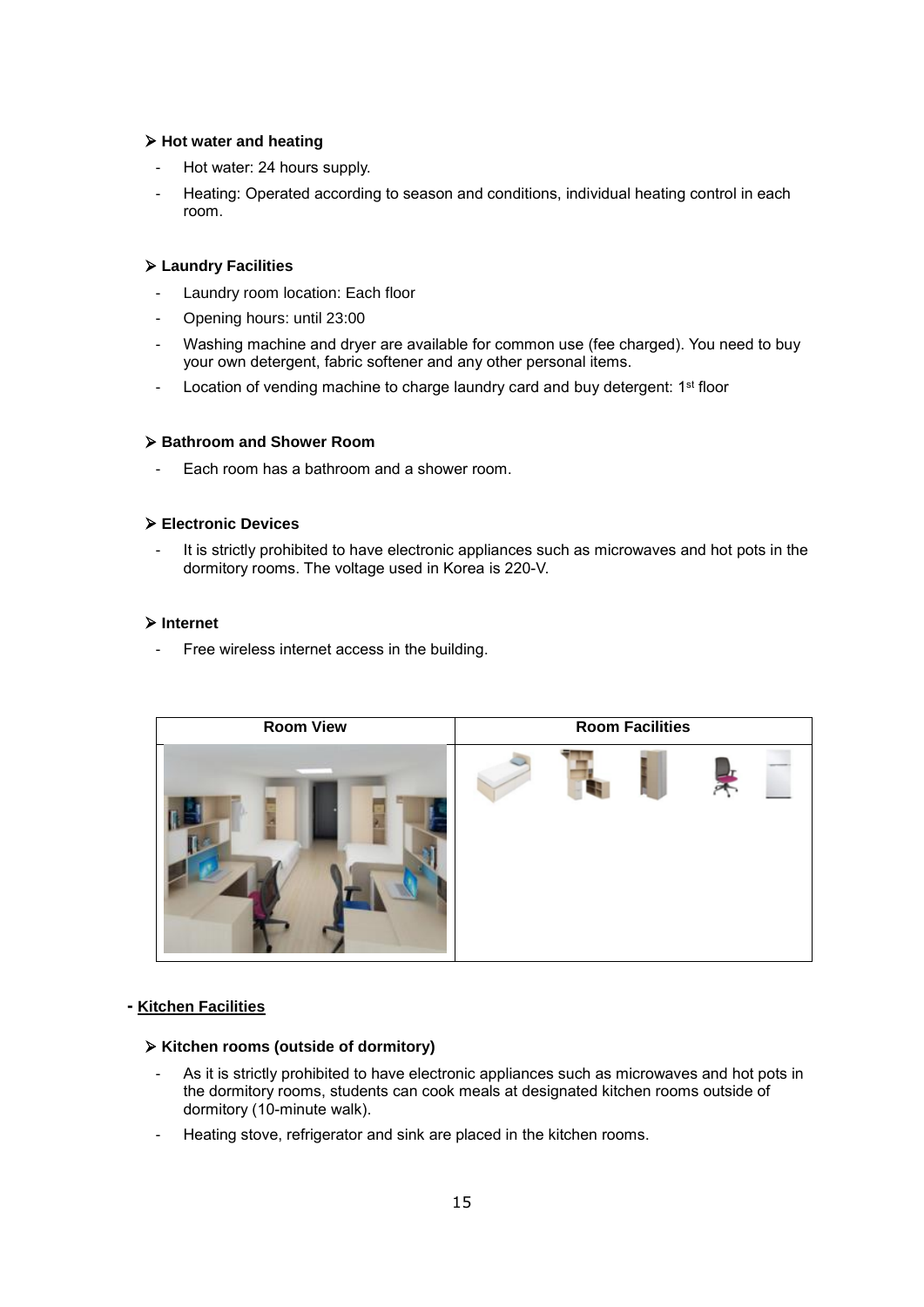## **3. OTHER INFORMATION**

#### **1) School Facilities**

There is a main building for Graduate School of Public Health that facilitates students' academic woks, which is Administrative Building. Other student activities and socializing will be served at Student Union Building and Global Lounge., where there is cafeteria, convenience stores, barber shop, bookstore, etc.

#### **Administrative Building**

|     | <b>Overview of Administrative Building</b>                                                                                                                                                                                                                                                                                                                                                                                                                                                                 |
|-----|------------------------------------------------------------------------------------------------------------------------------------------------------------------------------------------------------------------------------------------------------------------------------------------------------------------------------------------------------------------------------------------------------------------------------------------------------------------------------------------------------------|
| 6 F | President and CEO (YUHS), Division of Planning and Coordination (Offices of Planning,<br>Development and Strategy, Management and Improvement and Innovation), Division of<br>Internal Audition (Office of Internal Auditing), Division of External Affairs and<br>Development (Offices of Public Relations, Communications), Press Room, Division of<br>Medical Information and Technology (Department of Medical IT), Division of International<br>Affairs (Severance Academy, Office of Medical Mission |
| 5F  | Division of Administration (Offices of General Affairs, Human Resources, Labor Relations<br>and Employee Benefits, Purchasing & Property Management, Financial Management,<br>Facilities Planning and Construction, Facilities Maintenance), Division of International<br>Affairs (Office of International Affairs), Division of External Affairs and Development<br>(Office of Fundraising Affairs), Conference Room, Mail Room, Night Duty Room                                                          |
| 4 F | Lobby (Main Entrance), Department of Preventive Medicine (Faculty and Instructor<br>Offices 411~426, Office of General Affairs, Lecture Room 402, Seminar Room,<br>Conference Room, Institute for Environmental Research, Institute for Occupational<br>Health), Department of Medical Law and Bioethics (Faculty and Instructor Offices<br>407~409, Office of General Affairs, Asian Institute for Bioethics and Health Law)                                                                              |
| 3F  | Graduate School of Public Health (Dean's Office, Office of General Affairs, Faculty<br>Offices 324~330, Library, Lecture Room 315,316,319,331,336, Executive Program<br>Lecture Room, Student Council Room, Institute for Health Promotion), Institute of Health<br>Services Research, Lecture Room 337                                                                                                                                                                                                    |
| 2F  | Graduate School of Public Health (Lecture Room 209~211, Computer Lab), Division of<br>Medical Science Research Affairs, Division of Nursing, Credit Union, Restaurant,<br>Cafeteria                                                                                                                                                                                                                                                                                                                        |
| 1F  | Entrance (Main Building, Seongsanno Street), Passageway to College of Medicine                                                                                                                                                                                                                                                                                                                                                                                                                             |

#### ➢ **Restaurant (2nd floor, Administrative Building)**

The restaurant is located on the 2<sup>nd</sup> floor of the building and open to everyone. The restaurant provides different menu everyday including vegetarian and less sugar meal. Beside the restaurant, there is a cafeteria that sells coffee, drinks and snacks.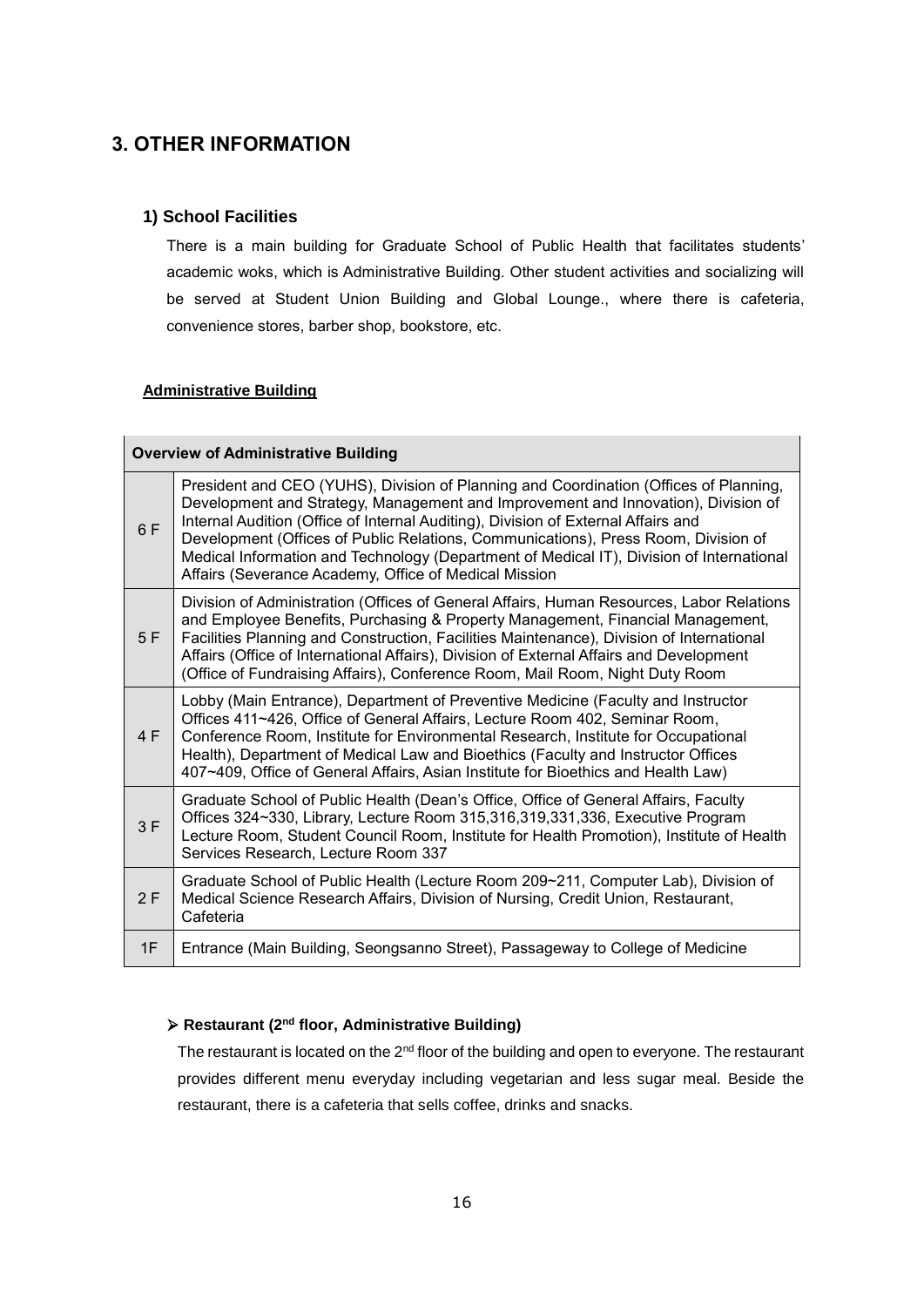#### ➢ **Woori Bank ATM (2nd floor, Administrative Building)**

Students are recommended to open a bank account at a nearby bank or campus bank upon arrival. Woori Bank ATM is located in the Administrative building and the bank is in the Severance Hospital, which is next to the Administrative building.

#### ➢ **Library (3rd floor, Administrative Building)**

The library is open to all students of the Graduate School of Public Health and is located on the  $3<sup>rd</sup>$  floor of the building. It provides not only wide range of books and study tables but computers for internet searching.

#### ➢ **Lecture Room (2nd and 3rd floor, Administrative Building)**

The lecture rooms are located on the  $2^{nd}$  and  $3^{rd}$  floor of the building. A computer, microphone, projector and air conditioner are placed in each room.

#### **Student Union Building**

Student Union Building hosts some of the most central facilities on campus including Student Association, student cafeteria, post office and more.

#### ➢ **Student Cafeteria (1st floor, Student Union Building)**

Student cafeteria serves Korean traditional and international dishes 3 times a day (breakfast, lunch, dinner) as well as Korean snacks (Kimbab, Ramen, etc).

#### ➢ **Convenience Store (1st floor, Student Union Building)**

Snacks, stationery supplies and personal care goods are available with a cozy lounge for a study break and relaxation.

#### ➢ **Student Health Care Center (2nd floor, Student Union Building)**

The Student Health Care Center is on the  $2<sup>nd</sup>$  floor of the building. It provides medication for minor illness and injuries. There is nominal fee for purchase of medication.

#### ➢ **Bookstore (B1 floor, Student Union Building)**

Students are able to purchase textbooks that are needed in class at the bookstore, located on the B1 floor of Student Union Building. It is a good idea to ask your professors which books are absolutely essential for class.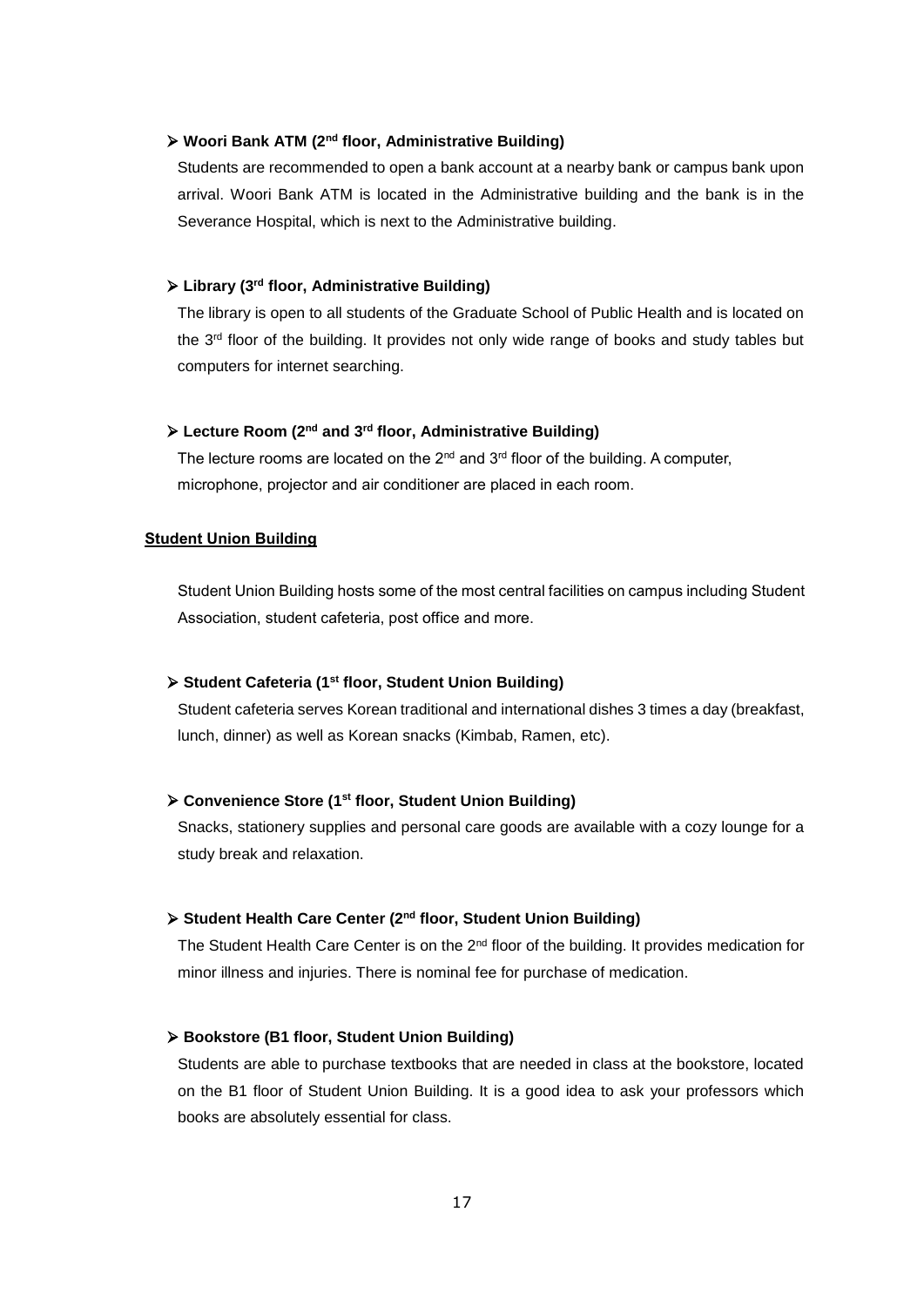#### ➢ **Woori Bank (B1 floor, Student Union Building)**

A branch of Woori Bank is located inside Student Union Building.

#### **The Commons**

The Commons is an underground complex located in front of Student Union Building, consisting of Global Lounge, Kumho Art Hall, The Lounge, Grand Ballroom, Administrative Offices and bookstore, stationary/gifts/accessories store, cafes, etc.

#### ➢ **Global Lounge (The Commons)**

Global Lounge is a special place having students interested in international broadcasting and news from all over the places. Some of the students organize online meeting. Language exchange program and buddy program are also active among students.

#### ➢ **Bookstore (The Commons)**

Students are able to purchase textbooks that are needed in class at the bookstore, located at The Commons.

#### **Central Library**

Central Library represents Yonsei's mission and responsibility towards education and is the source of academic development and cultural creativity. The library has 5 floors above ground with a roof floor and one basement floor. It is the biggest civil stone architecture in Korea. The computer system, cooling and heating system and other equipment are provided inside the library. In 2010, the library went through 6 months of renovations in air conditioning, heating and ventilation systems, creating a fresher environment, expanding pathways, and upgrading IT environments and providing more community facilities.

#### **2) General Student Service**

#### ➢ **Mentor Program**

Mentor Program is offered to assist international students to adjust into their new environment at Graduate School of Public Health, Yonsei University and Korea. Students will be dispatched to research institutions during their stay and each student will be matched to a mentor of the designated institution. Mentors will be responsible for helping the students to cope with cultural and academic issues.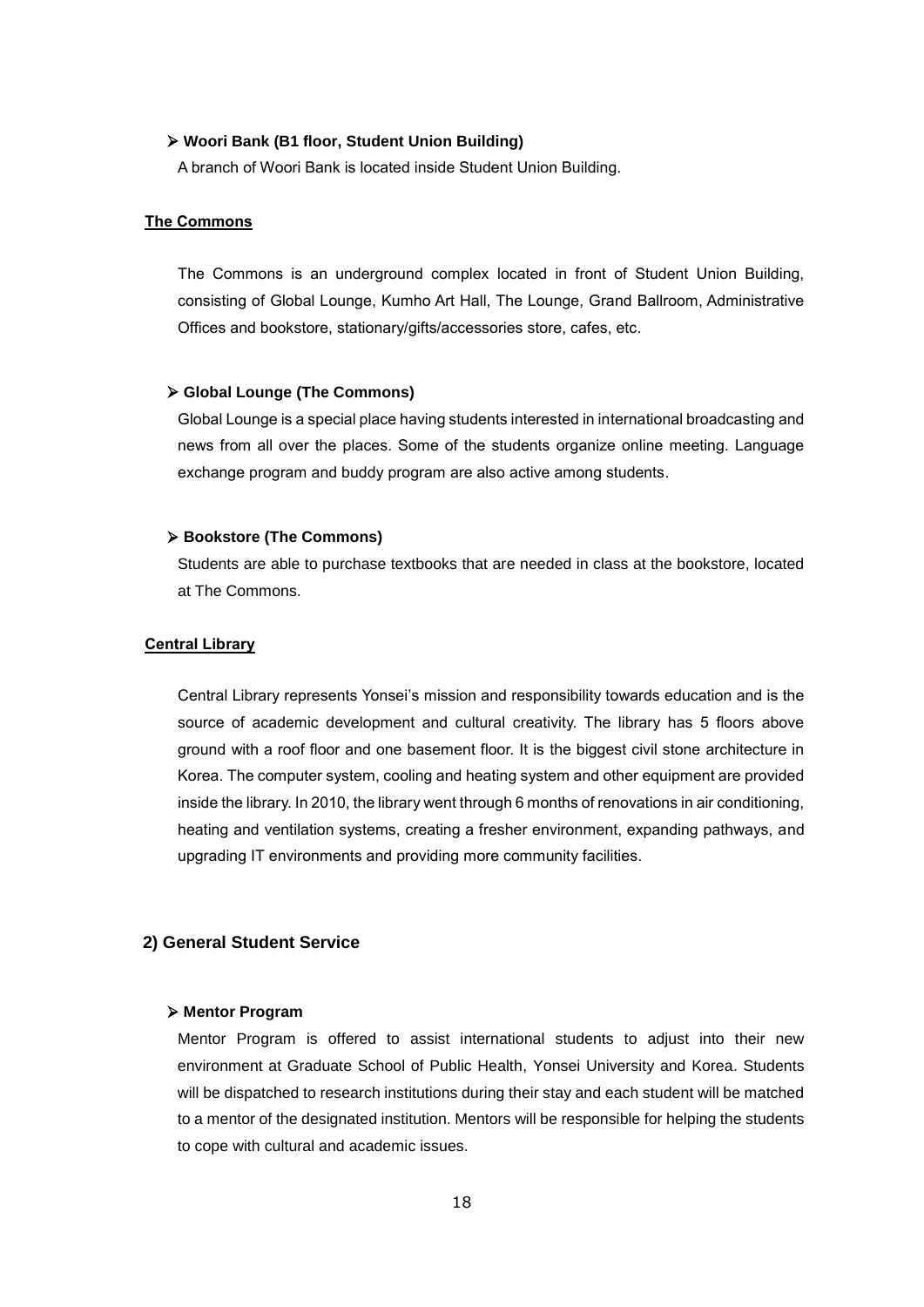#### ➢ **Student ID Card**

All degree program students will get a student ID card for entering school gates, library, etc. This can be used as Woori bank check card as well. Students have to fill in an application form for a student ID card with the help of the program staff and it takes 7~10 days to issue it.

#### ➢ **Computer & Internet access**

Due to security issue, internet access is not provided by the university. Students are advised to use computers in the library for research and information searching. Students are required to log onto the computer using the given password.

#### **3) How to Get to Graduate School of Public Health, Yonsei University**

Yonsei University is located in Sinchon, about 6km off west of central Seoul and neighboring with 3 universities. Below is the map to the school and information on the nearest subway station.



#### **Close Subway Station**

#### ➢ **Line 2 Sinchon (15-minute walk)**

- At Exit #3, walk along the road between McDonald's and A Twosome Place until the road ends (around 5 minutes).
- You can find Yonsei University Main Entrance gate and Severance Hospital right next to the main entrance.
- Follow the Severance Hospital route and you can find the College of Medicine Building which is connected to the Administrative Building of Graduate School of Public Health.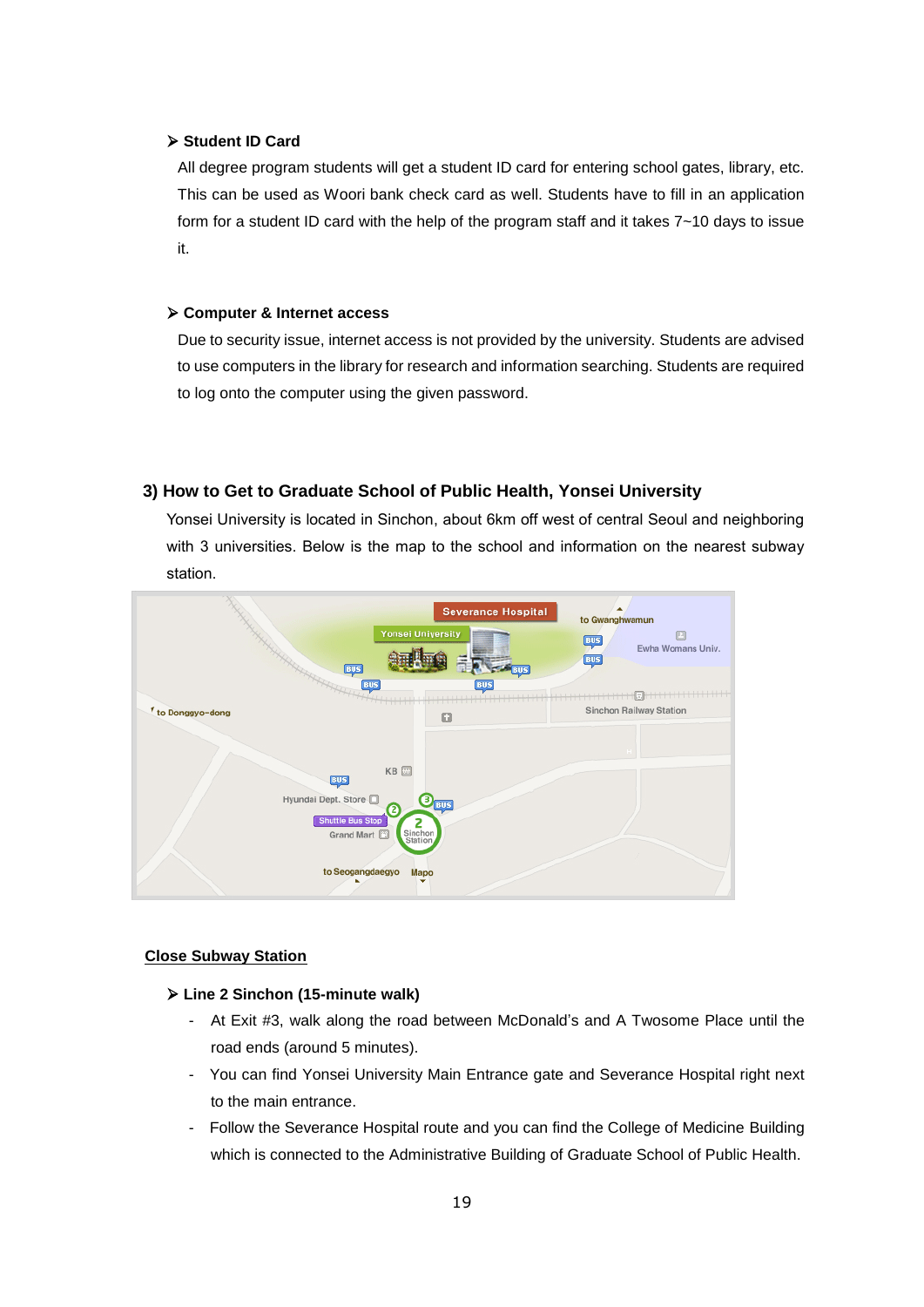## **4) Medical Facilities in City**

| <b>Type</b>    | <b>Medical</b><br><b>Facility</b> | <b>Location</b>                                                                                     | <b>Business Hour</b>                                                      | <b>Phone Number</b> |
|----------------|-----------------------------------|-----------------------------------------------------------------------------------------------------|---------------------------------------------------------------------------|---------------------|
|                | Severance<br>Hospital             | 50-1 Yonsei-ro, Seodaemun-qu,<br>Seoul<br>Sinchon Station Exit 3 (Line 2)]                          | Weekdays 09:00-12:00,<br>14:00-16:00<br>Saturday 09:00-12:00              | 82-2-2228-5800      |
|                | Seran<br>General<br>Hospital      | 256, Tongil-ro, Jongno-gu, Seoul<br>(Muak-dong 32-2)<br>[Dongnimmun Station Exit 1 (Line 3)]        | Weekdays 9:00-18:00<br>(Lunch Break 12:30-13:30)<br>Saturday 9:00-12:30   | 82-2-737-0181       |
| General        | Dongshin<br>Hospital              | 272, Yeonhui-ro, Seodaemun-qu,<br>Seoul<br><b>ISinchon Station Exit 3</b><br>-> Village Bus No. 03] | Weekdays 09:00-17:30<br>Saturday 09:00-12:30                              | 82-2-396-9161       |
|                | Shinchon<br>Yonsei<br>Hospital    | 110, Seogang-ro, Mapo-gu, Seoul<br>[Sinchon Station Exit 7]                                         | Weekdays 08:30-17:00<br>(Lunch Break 12:30-13:30)<br>Saturday 08:30-12:30 | 82-2-337-7582       |
| Otolaryngology | Kim Sungjun<br><b>ENT Clinic</b>  | 92, Sinchon-ro, Mapo-qu, Seoul<br>[Sinchon Station Exit 8]                                          | Weekdays 09:0-19:00<br>(Lunch Break 13:00-14:00)<br>Saturday 09:00-13:00  | 82-2-324-9127       |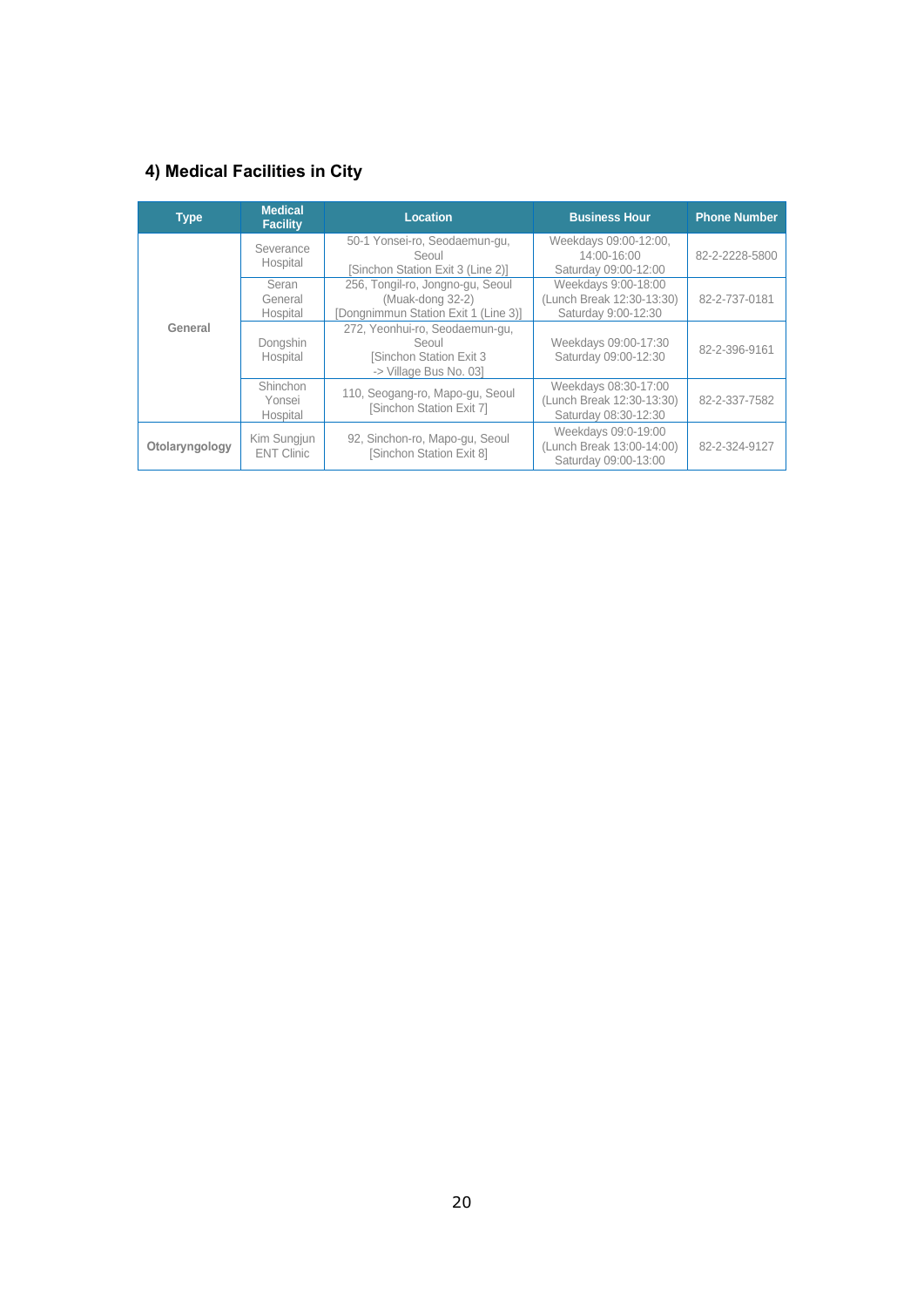## **Ⅳ**. ACADEMIC REGULATIONS

#### <span id="page-22-0"></span>**1. Attendance and Absenteeism**

Students are expected to attend all of the classes he / she has registered for each semester. Any student who, without a good reason, has failed to attend class for at least one-third of total class hours shall be automatically be graded F.

- (1) In the event a student is absent for any of the reasons below, attendance can be approved (considered as 'no absence') if documentary evidence is submitted to the chair professor within 7 days of occurrence:
	- Student illness
	- Death of an immediate family member (grandparents, parents, siblings) or equivalent circumstance
	- ∙ Period in which attendance can be approved:
		- ① Parents: 5 days
		- ② Grandparents: 2 days
		- ③ Siblings: 1 day
- (2) In the event a student is absent for any of the reasons below, attendance can be approved (considered as 'no absence') according to the chair professor's discretion, if documentary evidence, report or assignment is submitted or online education is completed:
	- Academic planning, field-trip, on-location training, etc.
	- Participation in seminars or conferences (including international ones)
	- Other events

#### **2. Must reside in dormitory**

Students must reside in Chejung Haksa Student Dormitory. The rooms are designed for two people.

#### **3. Must abide by residency regulations**

- A student who violates residency regulations will be evicted from the dormitory and he / she must return to his / her country immediately.
- Students are expected to fully abide by Kitchen Operation Guideline & Policy Agreement terms and conditions when using kitchen rooms (outside of dormitory).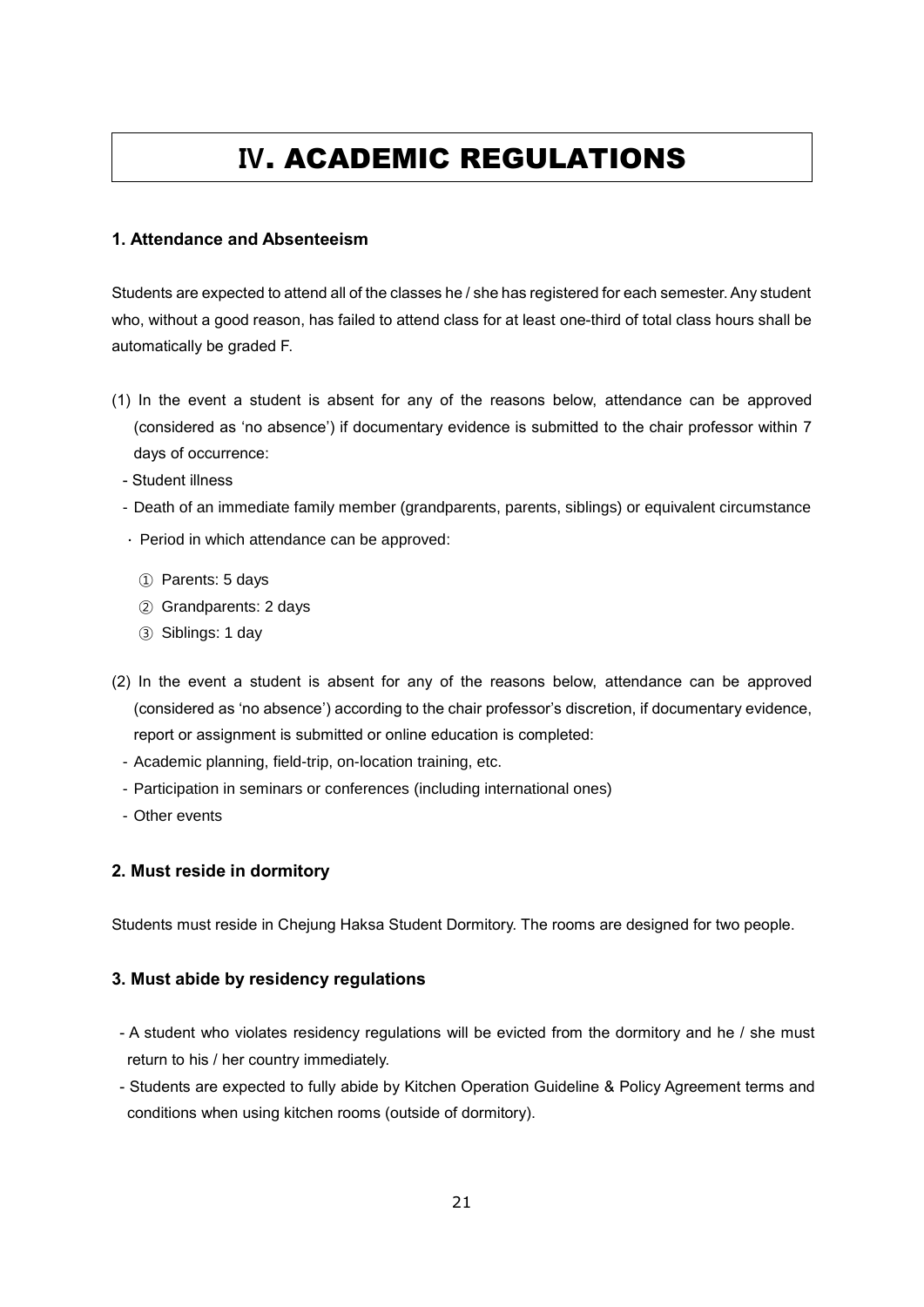### **4. Examinations and Grade Evaluations**

- A cumulative grade point average of at least B0 (3.0) is required for graduation.
- A minimum grade of C- (1.7) is required to earn credit.
- Grade F or below will not be acknowledged as a passing grade.

#### **- Regular Exams and Make-up Exams**

- Regular Exams: Mid-term (7th to 8th week of semester), Final (last two weeks of semester)
- Make-up Exams: In the event a student cannot sit for an exam due to military service, illness, or any other emergency, the student must notify the faculty before the test date, and obtain the Graduate School Dean's approval to sit for the exam at another time.

#### **- Qualifications to Sit for an Exam**

- Any student who, without good reason, has failed to attend class for at least one-third of the total classes shall be prohibited from sitting for the exam. In the event of illness or emergency situations, students need to provide a written explanation of their absence.

#### **- Scholastic Performance Evaluation Method**

- Scholastic performance will be based on a 100-point scale for each course registered. Grades will be based on classroom performance (presentations, attendance) and test performance (mid-term and final exams).
- Grades will be calculated on a curve as follows:
- A+: 20% of the students in the class

| Grade | 100-point scale | <b>Grade Point Average</b><br>(GPA) | <b>Evaluation</b> |
|-------|-----------------|-------------------------------------|-------------------|
| A+    | $97 - 100$      | 4.3                                 |                   |
| A0    | $94 - 96$       | 4.0                                 | Excellent         |
| A-    | $90 - 93$       | 3.7                                 |                   |
| B+    | $87 - 89$       | 3.3                                 |                   |
| B0    | 84~86           | 3.0                                 | Good              |
| B-    | $80 - 83$       | 2.7                                 |                   |
| C+    | $77 - 79$       | 2.3                                 |                   |
| CO    | 74~76           | 2.0                                 | Fair              |
| $C -$ | $70 - 73$       | 1.7                                 |                   |
| F     | 69 or below     | 0                                   | Poor              |
|       |                 | 0                                   | Incomplete        |
| W     |                 | 0                                   | Withdrawn         |
| P/NP  |                 | 0                                   | Pass / No Pass    |

<Criterion>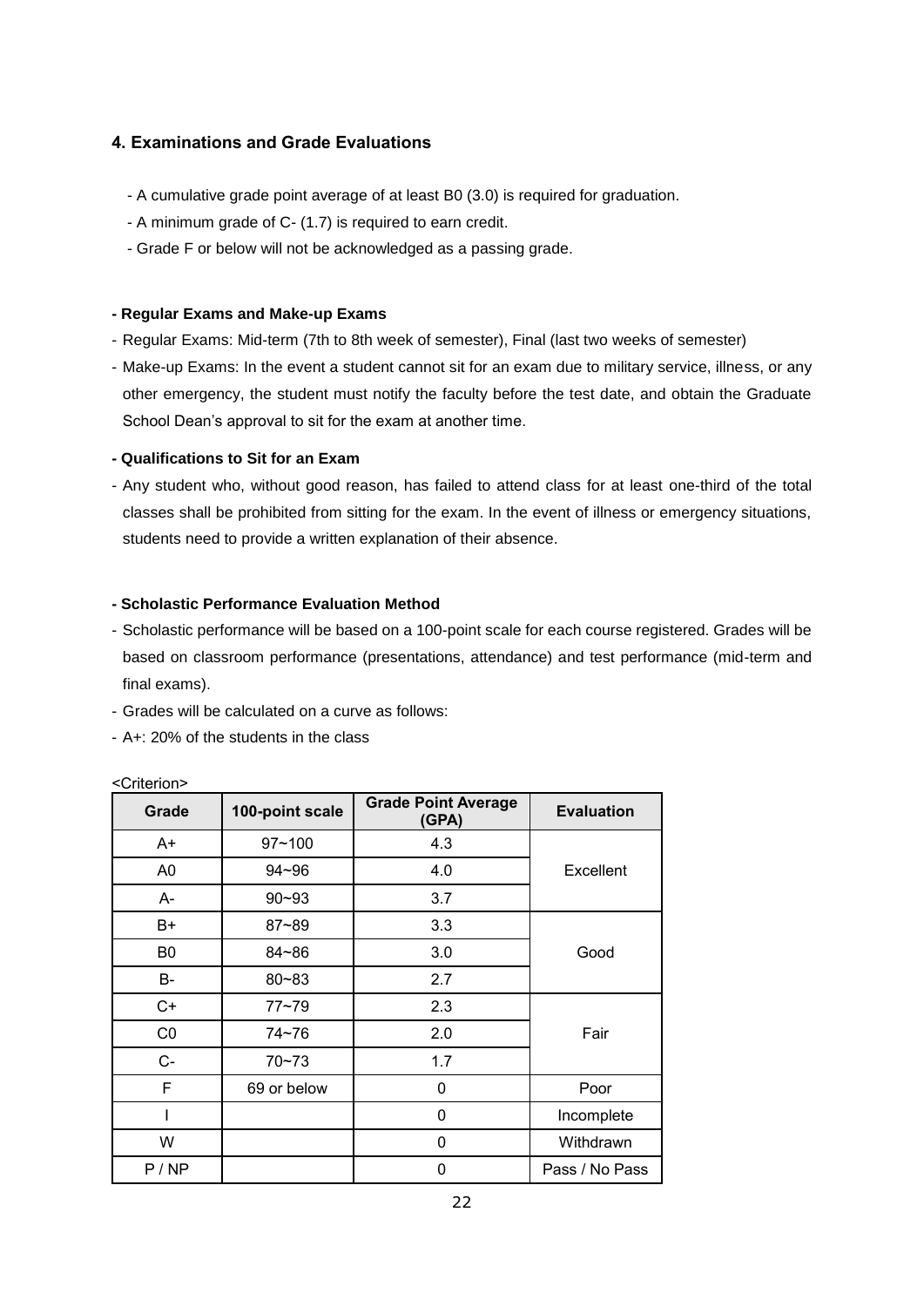## **Ⅴ**. REQUIRED DOCUMENTS

<span id="page-24-0"></span>- All documents should be sent to the regional KOICA office or the relevant government office.

| 0. Document Checklist                                  | Check all the documents you included in your<br>admission package. (Form 0)                                                                                                                                                                                                                                                                                                                                                                                                                                                                                                          | Original copy                                                                           |  |
|--------------------------------------------------------|--------------------------------------------------------------------------------------------------------------------------------------------------------------------------------------------------------------------------------------------------------------------------------------------------------------------------------------------------------------------------------------------------------------------------------------------------------------------------------------------------------------------------------------------------------------------------------------|-----------------------------------------------------------------------------------------|--|
| 1. Application Forms                                   | 1-1. KOICA Application Form<br>1-2. Yonsei Application Form (Form 1)<br>Type in English and Print out, Hand writing is<br>not acceptable.                                                                                                                                                                                                                                                                                                                                                                                                                                            | <b>Original Copy</b>                                                                    |  |
| 2. Recommendation<br><b>Letters (THREE</b><br>letters) | 1) Three recommendation letters from your<br>supervisors from your workplace are<br>required. (Form 2)<br>2) The letter must be written on a company<br>letterhead showing the company's full<br>address, telephone and email address. The<br>letter must be stamped with the company's<br>official seal.<br>3) Letters should be signed and sealed across<br>the back of its envelope by a recommender.<br>4) We do not accept recommendation letters via<br>email.<br>5) In case of unavoidable circumstances,<br>applicants are required to submit two<br>recommendation letters. | <b>Original Copy</b>                                                                    |  |
| 3. Study Plan                                          | 1) Applicants should submit their study plan<br>throughout the course.<br>2) Type in English and Print out, Hand writing is<br>not acceptable. (Form 3)                                                                                                                                                                                                                                                                                                                                                                                                                              | <b>Original Copy</b>                                                                    |  |
| 4. Release of<br><b>Information Form</b>               | Applicants should sign and submit the release<br>of information form. (Form 4)                                                                                                                                                                                                                                                                                                                                                                                                                                                                                                       | <b>Original Copy</b>                                                                    |  |
| 5. Degree / Diploma                                    | 1) An original copy of bachelor's degree<br>certificate from every institution attended or<br>attending are required.<br>2) If a degree certificate or degree is<br>unavailable, submit an official letter from the<br>university indicating the date of graduation<br>and the degree conferred.<br>3) If you have higher degree level<br>(master's/doctor's degree), please submit for<br>it as well.                                                                                                                                                                               | Certified<br>original copy<br>(Apostille or<br>Consulate<br>Authentication<br>required) |  |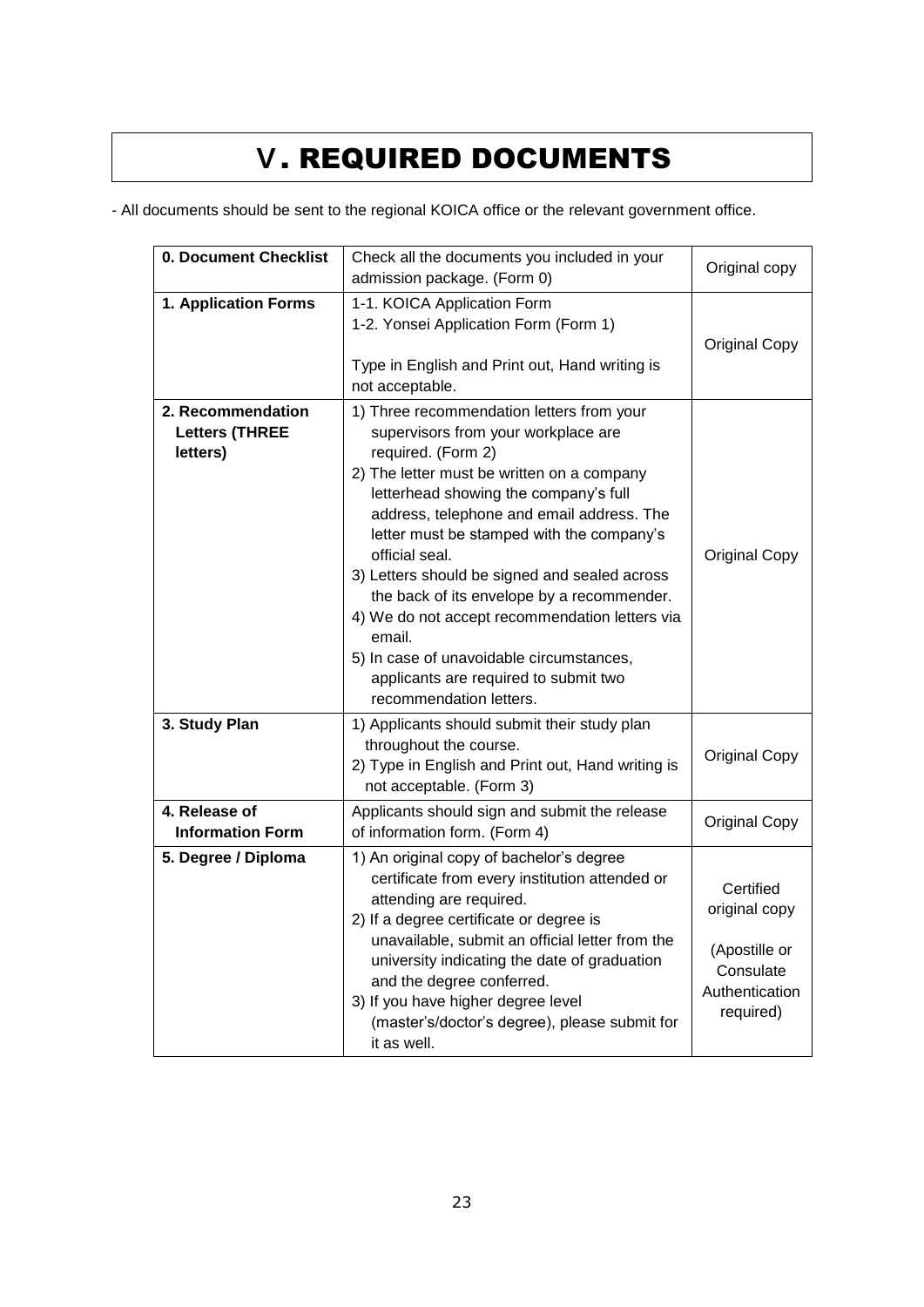| <b>6. Transcripts</b>                                                                                                     | 1) An original copy of transcript must include a<br>year-by-year record of courses from every<br>institution applicant had attended or are<br>attending.<br>2) The transcripts should include a statement of<br>personal rank in department, if available.<br>3) If the CGPA / maximum score does not<br>appear on the transcript, please submit a<br>proof letter certified by the university, if<br>available.<br>4) If you have higher degree level<br>(master's/doctor's degree), please submit for<br>it as well.                                                                                                                                                                                               | Certified<br>original copy<br>(Apostille or<br>Consulate<br>Authentication<br>required) |
|---------------------------------------------------------------------------------------------------------------------------|----------------------------------------------------------------------------------------------------------------------------------------------------------------------------------------------------------------------------------------------------------------------------------------------------------------------------------------------------------------------------------------------------------------------------------------------------------------------------------------------------------------------------------------------------------------------------------------------------------------------------------------------------------------------------------------------------------------------|-----------------------------------------------------------------------------------------|
| 7. English<br><b>Proficiency Test</b><br><b>Reports (EPT)</b><br><b>OR</b><br><b>Official Letter from</b><br>the Ministry | 1) Applicants must meet one of the English<br>proficiency test minimum score<br>requirements: TOEFL PBT 530, IBT 71,<br>TOEIC 750, TEPS 600, IELTS 5.5 or higher.<br>2) English proficiency tests should have been<br>taken within two years from the deadline of<br>the application.<br>3) Institutional Testing Program (ITP) is not<br>valid.<br>4) EPT report submission can be waived only<br>for those who apply from a country where<br>EPT is not available. In this case, applicants<br>are required to submit an official letter (free<br>style) from the minister or governor of one's<br>affiliation which states that one's English<br>proficiency is equivalent to the required<br>scores listed in 1. | <b>Original Copy</b>                                                                    |
| 8. Curriculum Vitae                                                                                                       | Free style personal résumé                                                                                                                                                                                                                                                                                                                                                                                                                                                                                                                                                                                                                                                                                           | Copy                                                                                    |
| 9. Copy of passport<br>(Applicant's)                                                                                      | A copy of passport<br>(Include a copy of the page showing the<br>passport number, date of issue and expiration,<br>photo, and name.)                                                                                                                                                                                                                                                                                                                                                                                                                                                                                                                                                                                 | Copy                                                                                    |
| 10. Employment<br><b>Certificate</b>                                                                                      | An official document proving your work<br>experiences which should include the duration<br>of employment, position, and job description on<br>the certificate or letter.                                                                                                                                                                                                                                                                                                                                                                                                                                                                                                                                             | <b>Original Copy</b>                                                                    |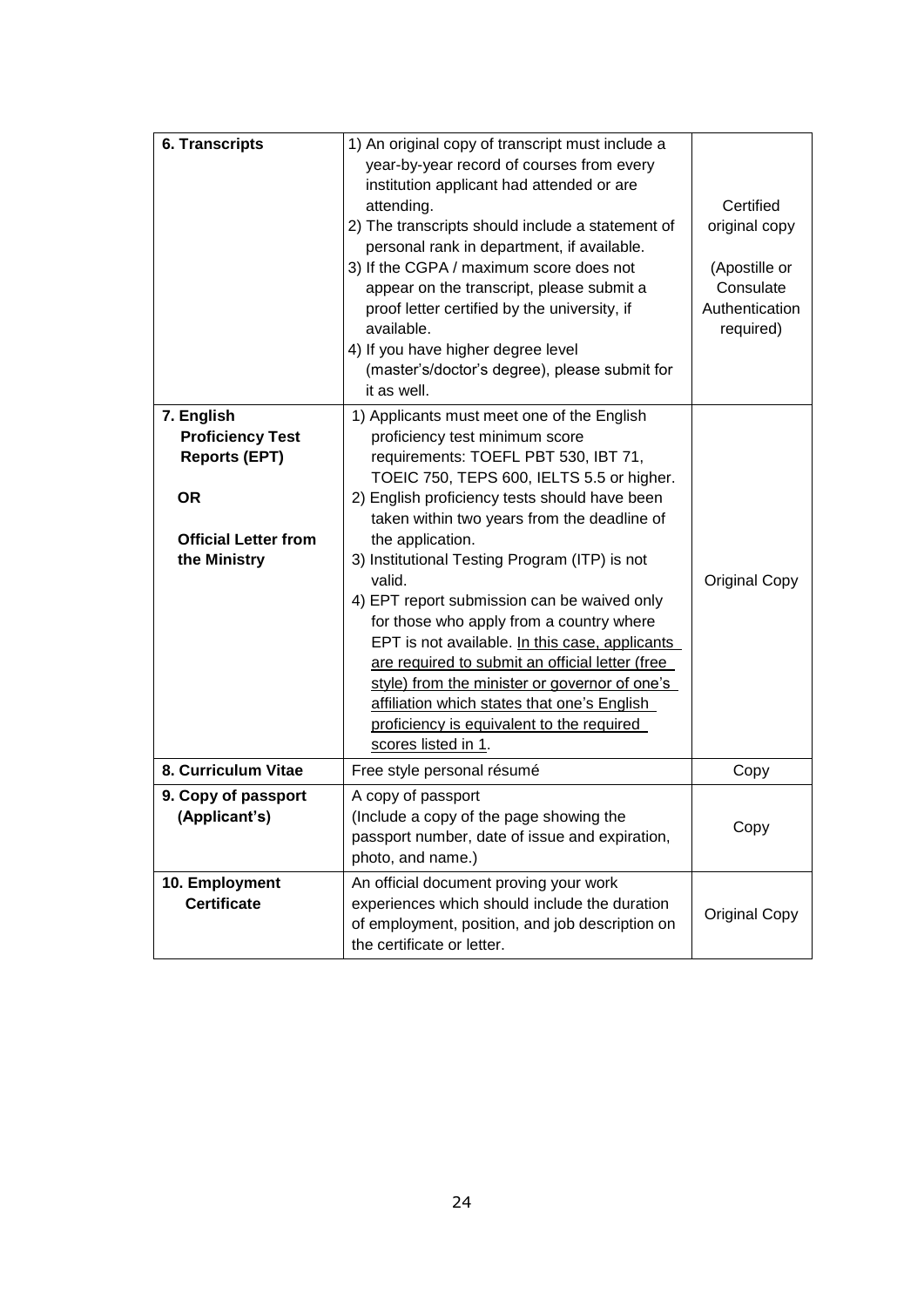| Optional 1.<br><b>List of Honors and</b><br><b>Awards</b> | 1) If there are any honors, awards, fellowships,<br>or<br>any academic certificates and test reports<br>during university please list them in order of<br>importance in the list form. E.g. General<br>Record Examination (GRE), Graduate<br>Management Admissions Test (GMAT), Test<br>of Proficiency in Korean (TOPIK), Korean<br>Language Proficiency Test (KLPT), etc. (Form<br>7)<br>2) The list will be valid only when testimonials or<br>evidences are submitted | <b>Original Copy</b> |
|-----------------------------------------------------------|--------------------------------------------------------------------------------------------------------------------------------------------------------------------------------------------------------------------------------------------------------------------------------------------------------------------------------------------------------------------------------------------------------------------------------------------------------------------------|----------------------|
| <b>Optional 2.</b>                                        | School profile and description of the grading                                                                                                                                                                                                                                                                                                                                                                                                                            |                      |
| <b>School Profile / Credit</b><br><b>Rating System</b>    | system would help us understand better for<br>evaluation.                                                                                                                                                                                                                                                                                                                                                                                                                | Original             |

#### **\* Important Notes for All Applicants:**

- 1. All forms should be **typed in English** and all the supporting documents should be **in English**. Documents in any other language should be accompanied by a notarized English translation.
- 2. Original documents should be submitted. Should they be unavailable, however, copies must be authorized by the originating institution before they are submitted.
- 3. If any of the submitted materials contain false information, admission will be rescinded.
- 4. The original copies of Degree certificate and transcripts should be **Apostille/Consulate**

#### **Authentication.**

- 5. Applicants whose forms and supporting documents are incomplete or unsatisfactory will be disqualified from the admission process.
- 6. Applicants should take full responsibility for any disadvantage due to the mistakes or omission on the application.
- 7. The admission decision is based on all the information provided in completed application and interviews. This includes the applicant's past academic performance (undergraduate, if any), study plan, recommendations, work experience and community involvement.